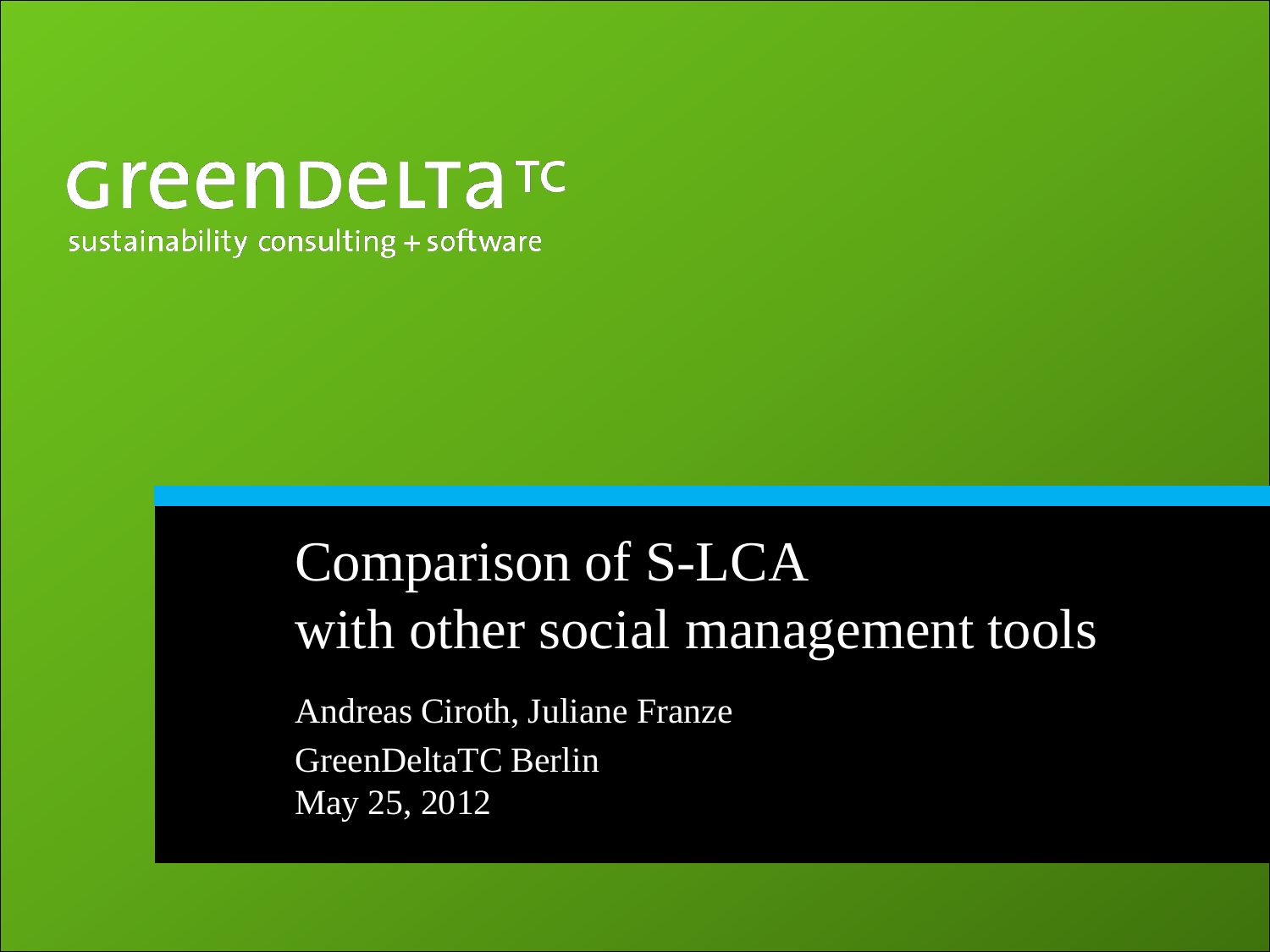### Comparison of S-LCA with other social management tools

- **1 Why this comparison?**
- **2 S-LCA and other social management tools**
- **4 Results, and conclusions**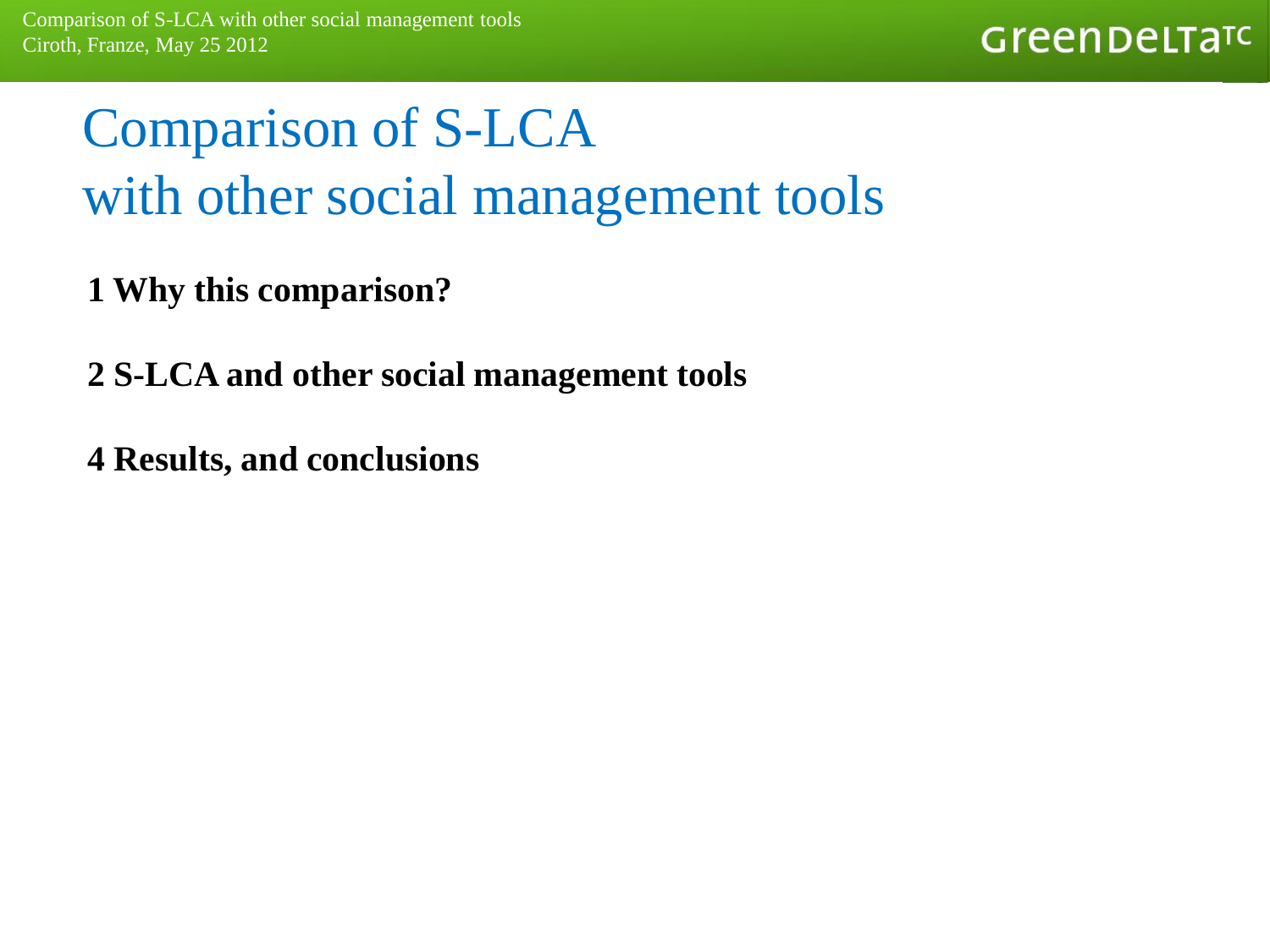# 1 Why this comparison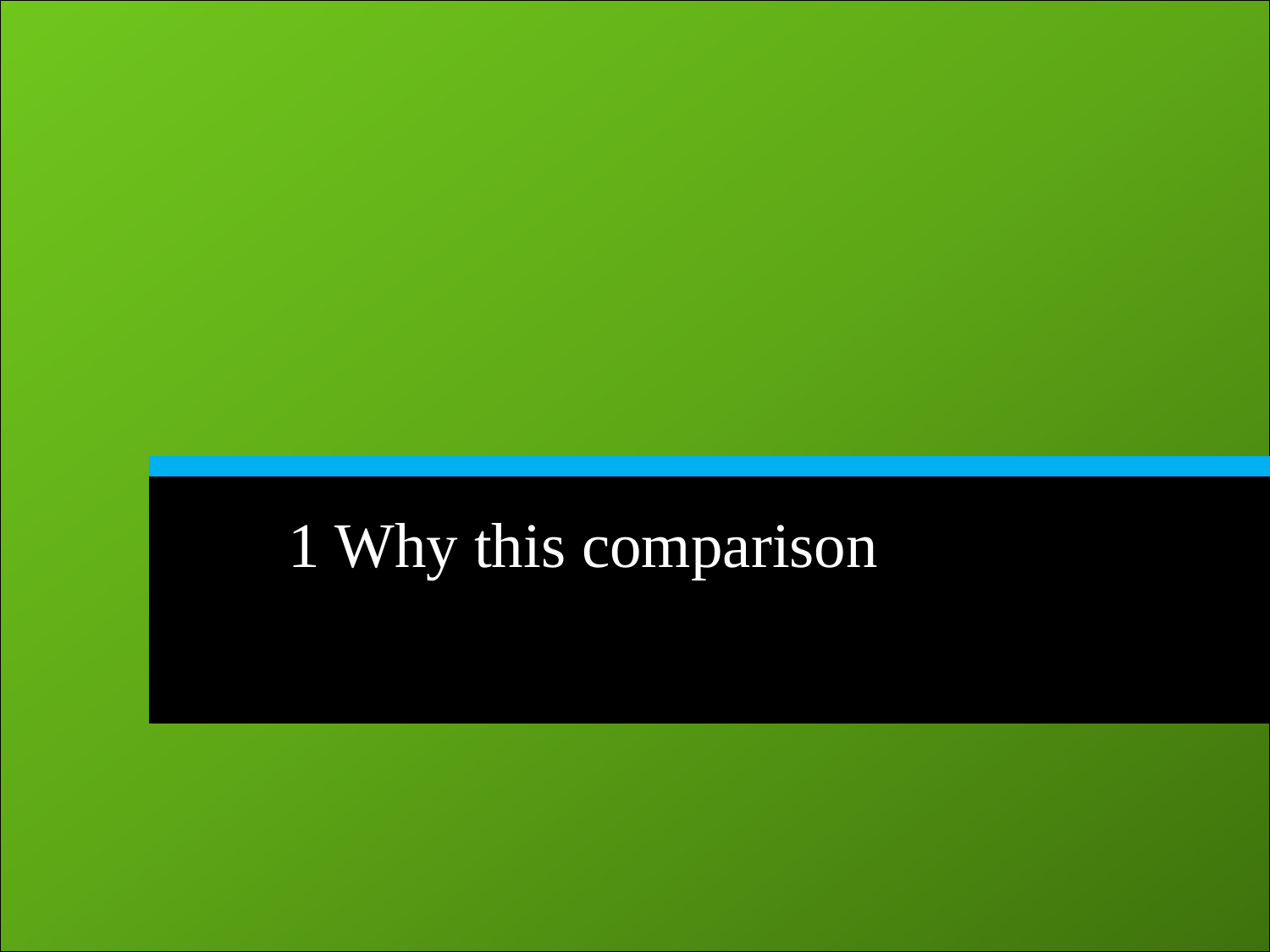#### **Motivation for this comparison**

- NOT: to arrive at a final recommendation that determines "the perfect approach"
- But to characterise and think through some methods that address social aspects of products, in a sustainability context
- When to use which? / strengths, shortcomings  $\sqrt{ } \dots$
- Relation to S-LCA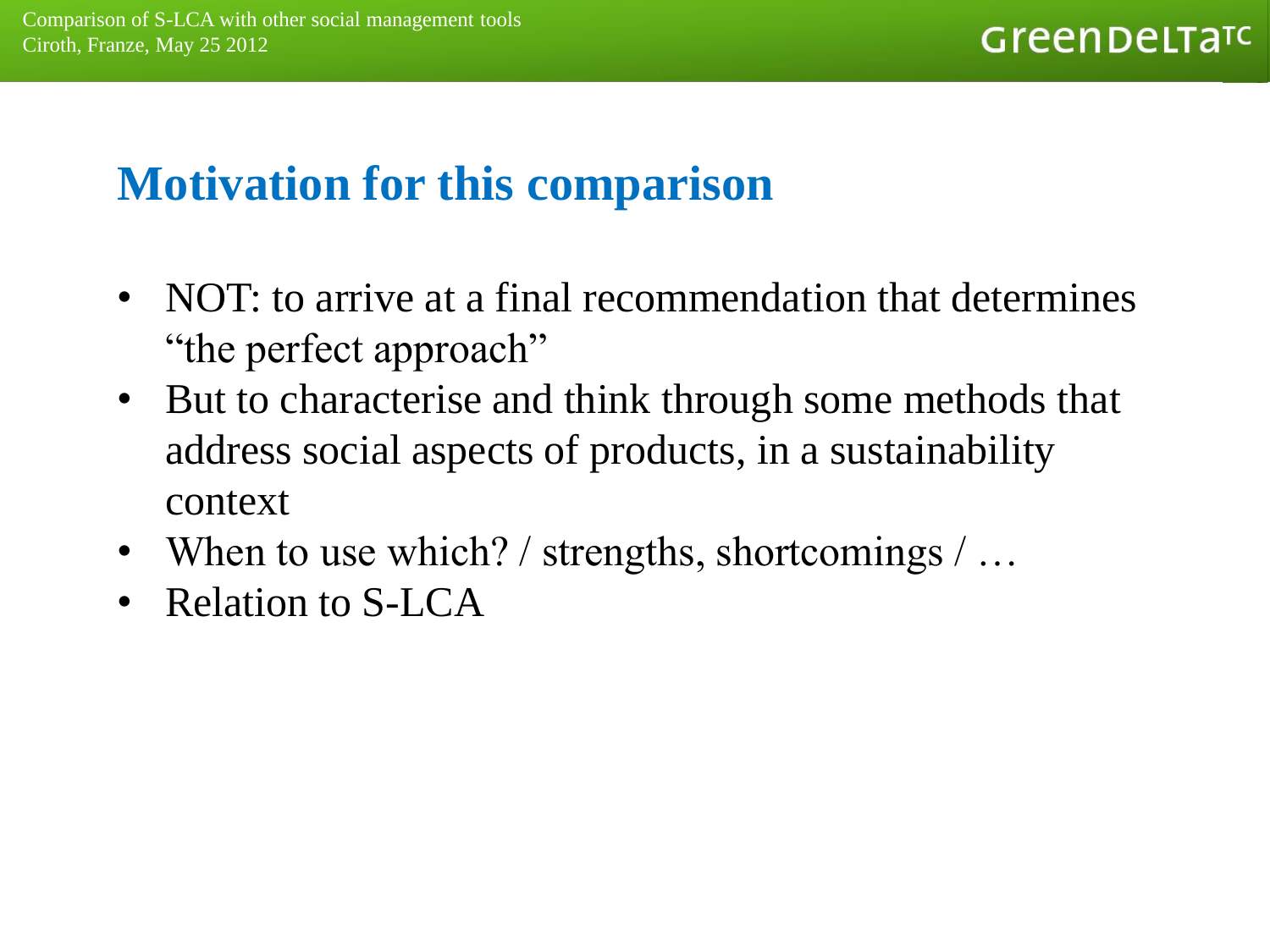2 S-LCA and other social management tools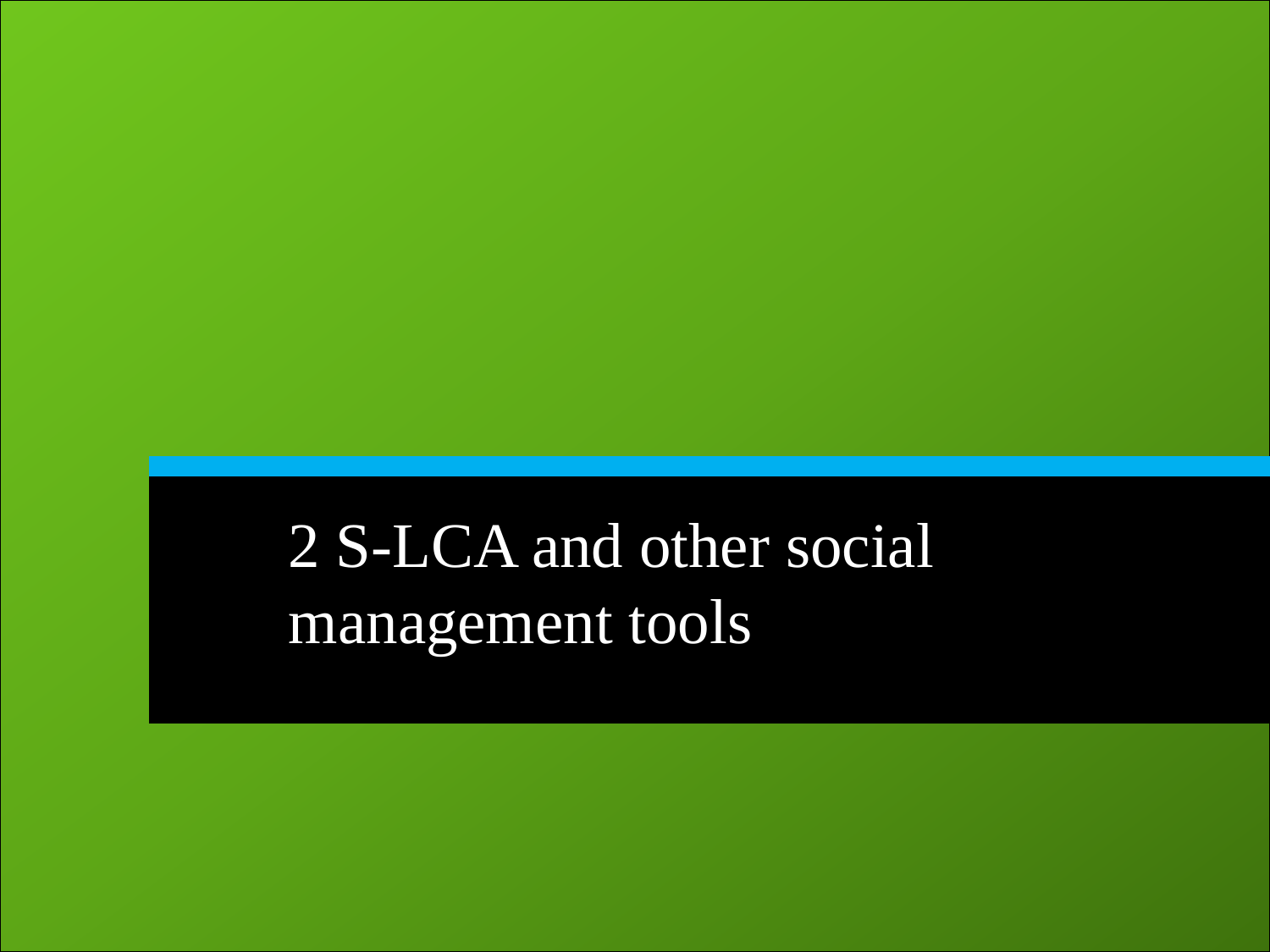#### **S-LCA and other social management tools**

The following approaches are considered:

- Fair trade label(s)
- Codes of Conduct, Global Compact
- Management Systems (ISO 26000 and others)
- Corporate Social Responsibility (CSR)
- S-LCA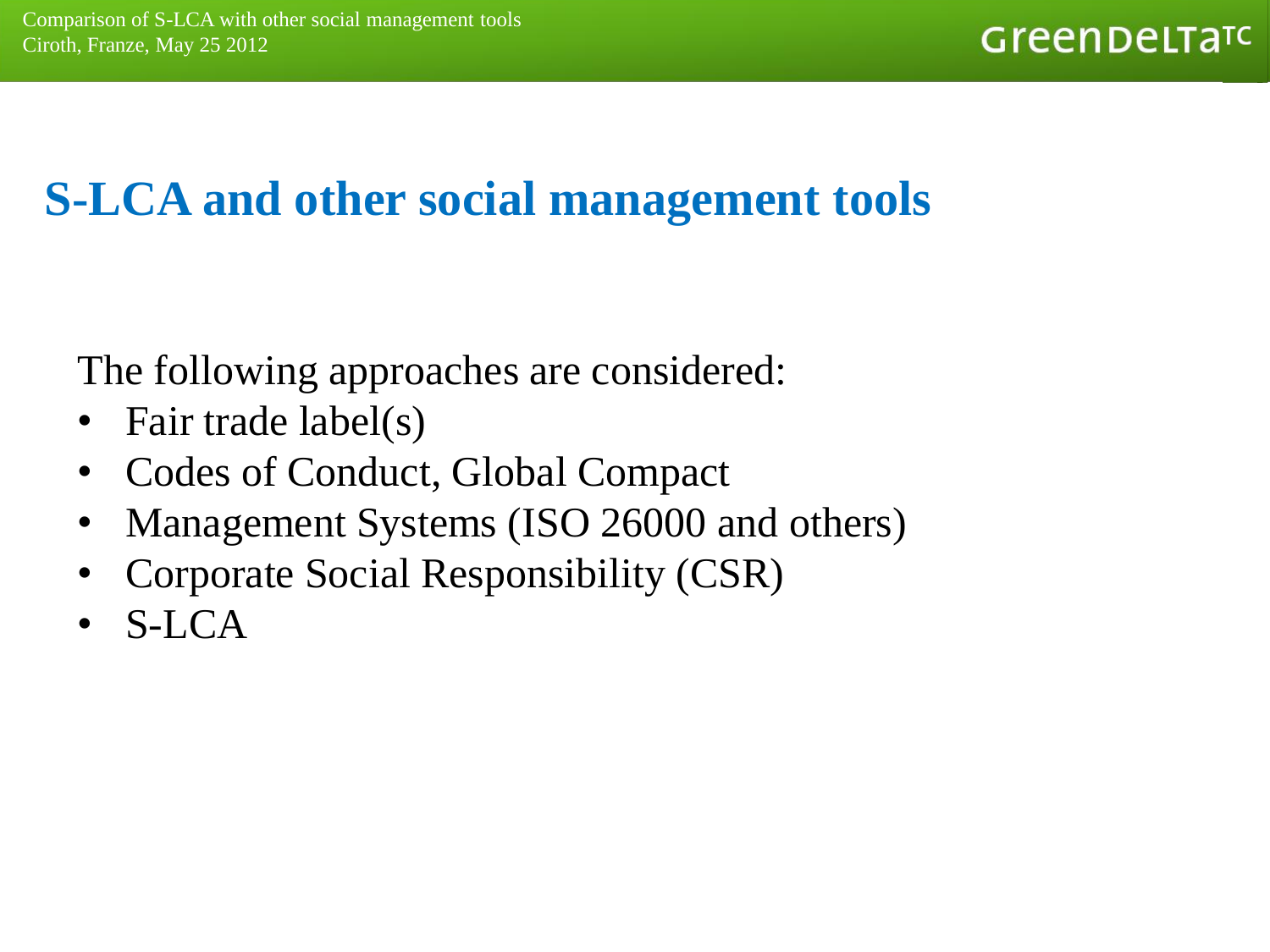#### **Fair trade labels**

- Goals:
	- Improve trade conditions between developing and developed / industrialised countries
	- Improve social conditions of workers and producers
	- Establish long term, sustainable conditions between trade / retailers and producers
- Products that are certified as "fair trade" need to fulfil certain criteria, and are then awarded a label that is shown on the product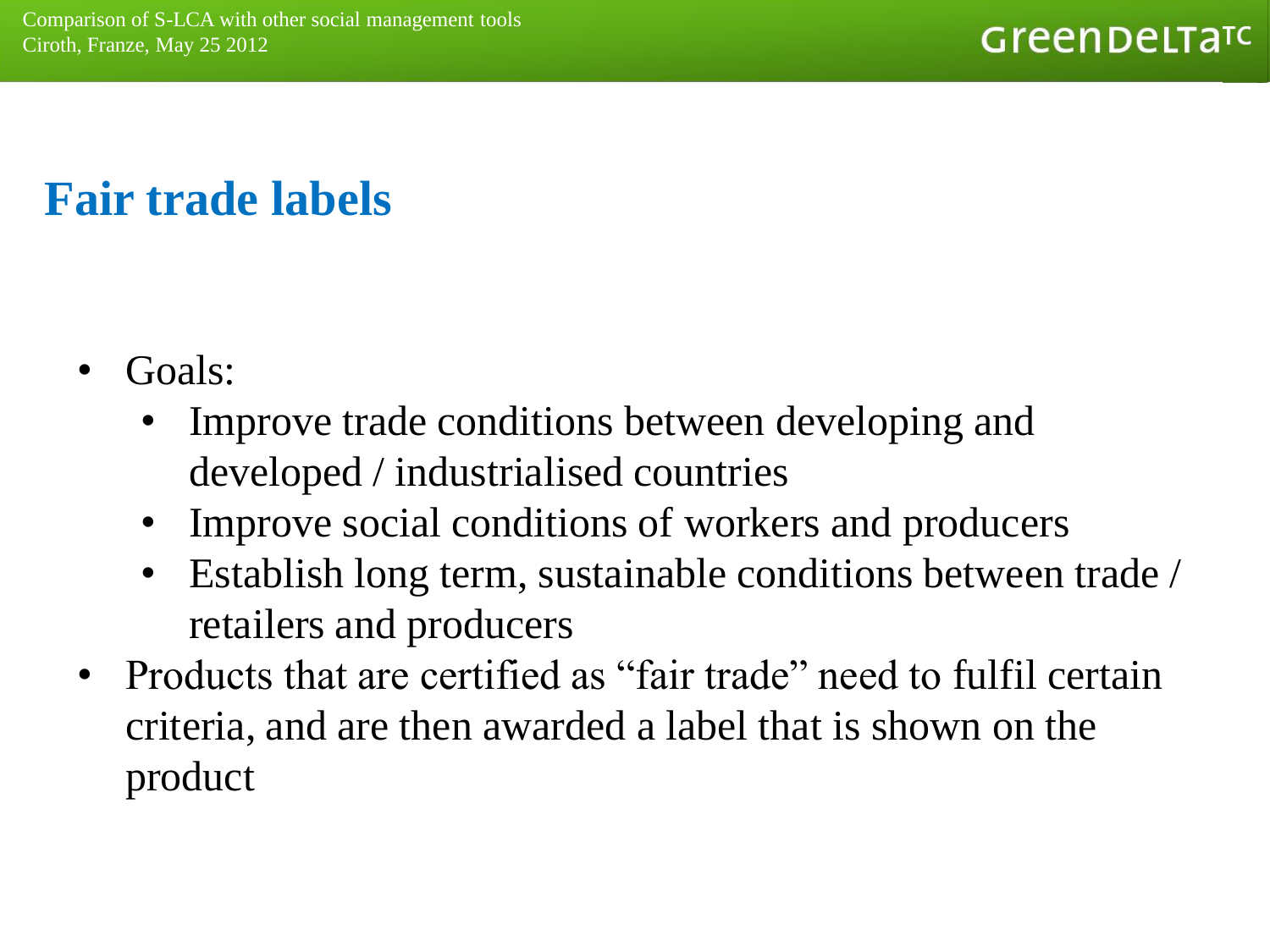#### **Fair trade labels, 2**

• Topics that are checked can be quite broad: Topics addressed according to the Fairtrade Labelling Organizations International (FLO)

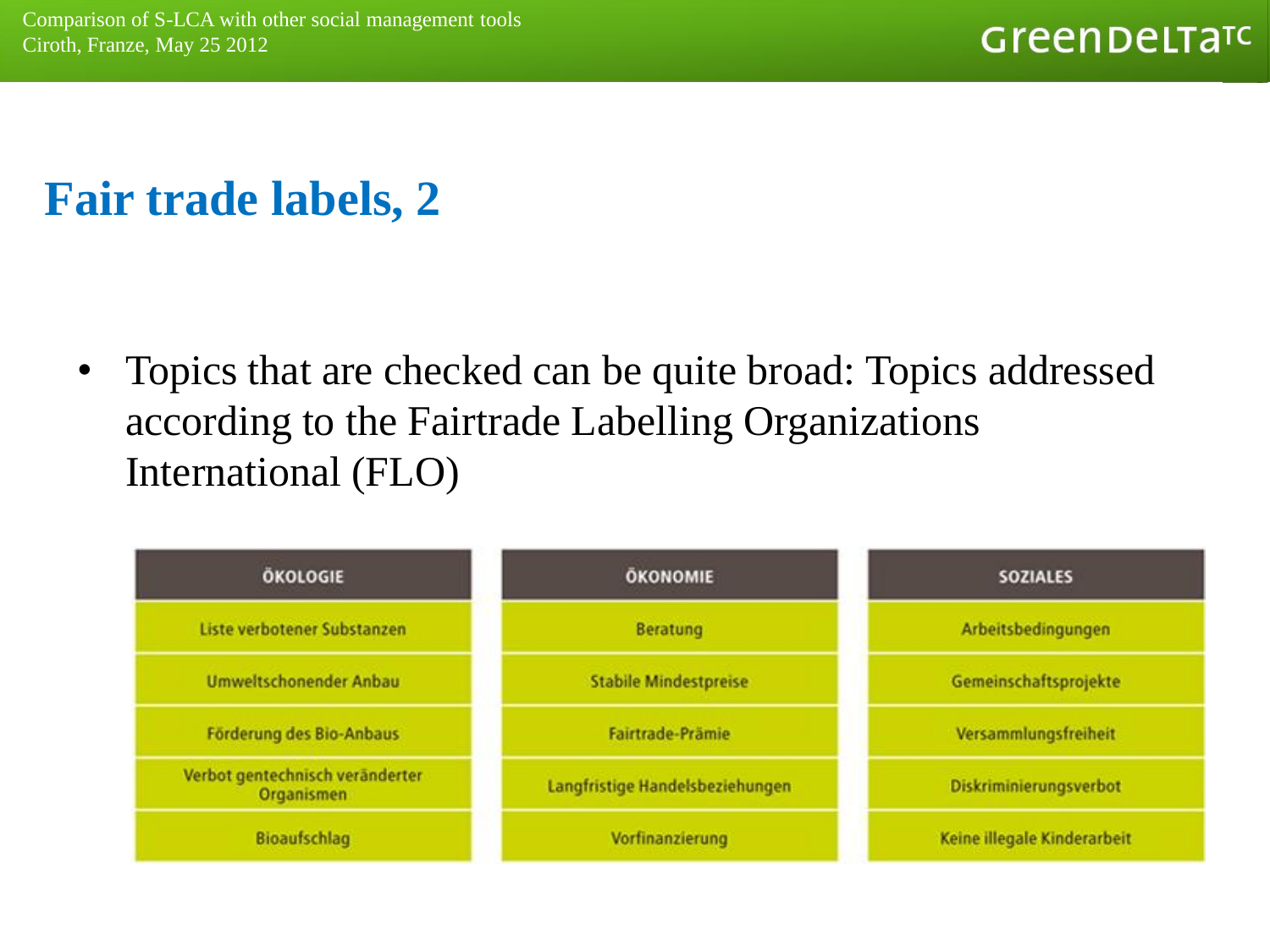#### **Fair trade labels, 3**

- BUT: Focus of fair trade label is to improve the trade and production situation
- Often used for agricultural products (coffee, honey, ...)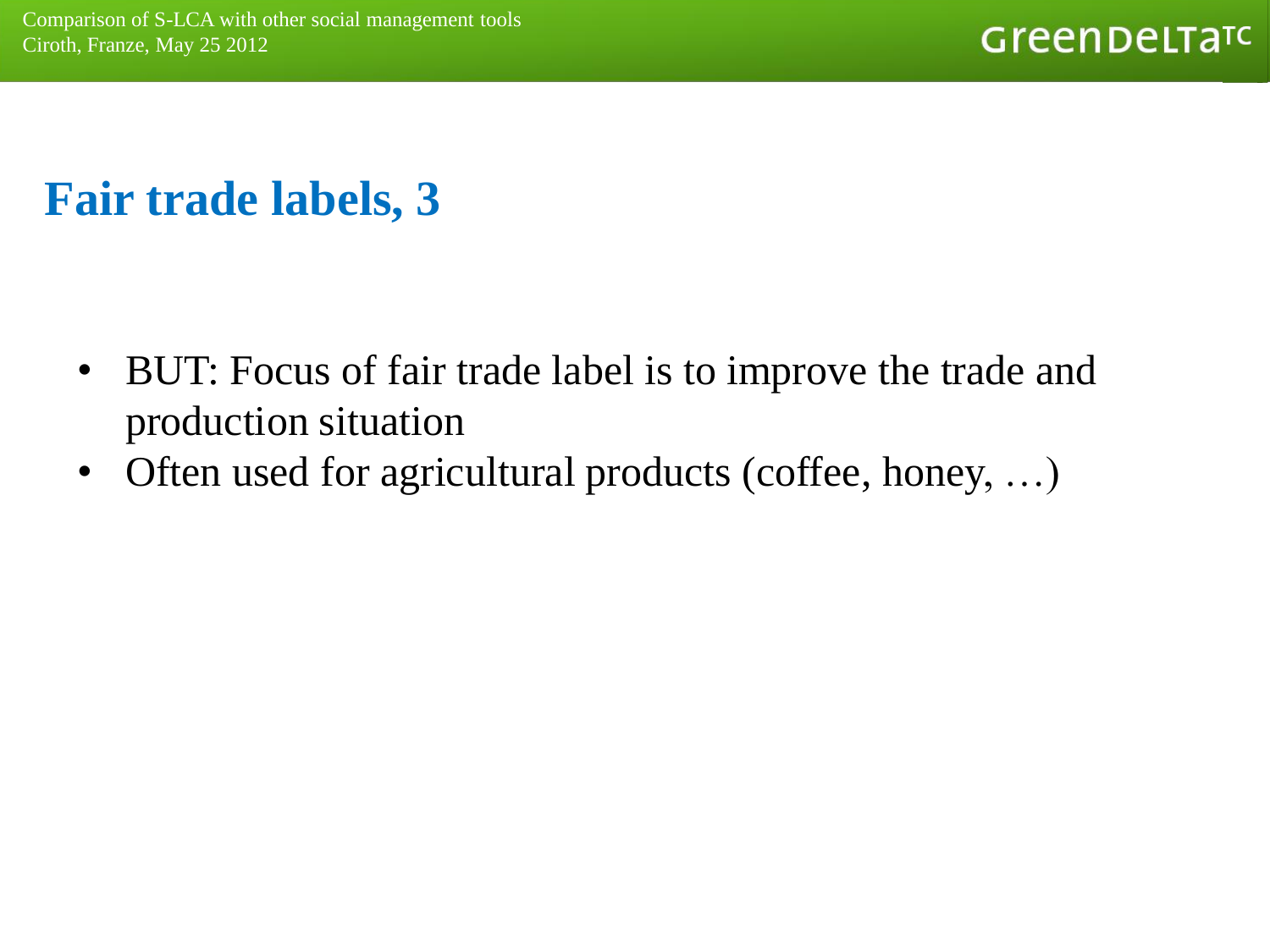#### **Fair trade labels, evaluation**

- Useful for products with bad working conditions and low payment of producers
- These problems can be addressed effectively by fair trade labels: Better payment & production conditions  $\rightarrow$  also better health.. of workers
- Other social aspects barely addressed
- S-LCA studies can be a basis to establish meaningful criteria for a label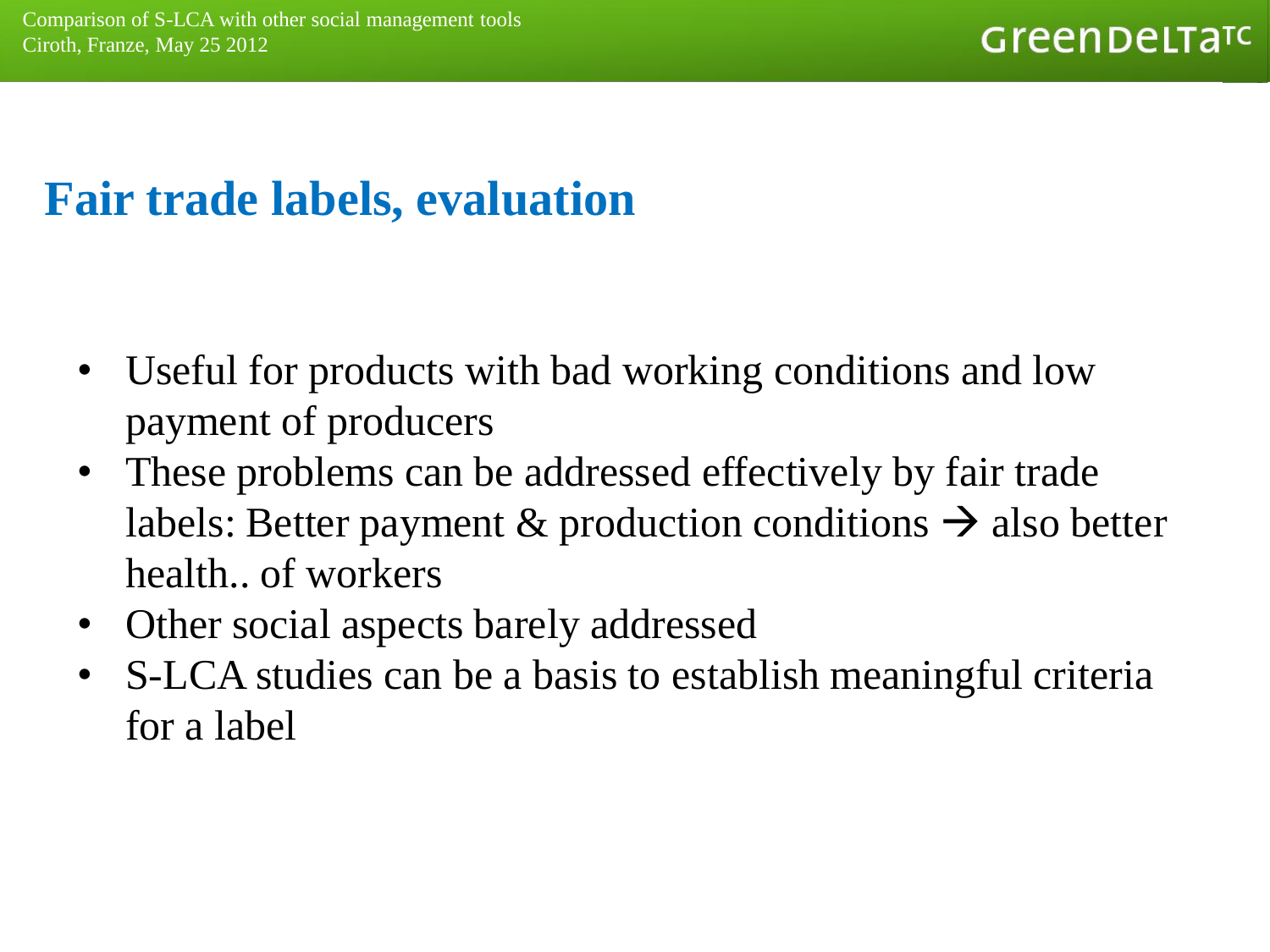#### **Codes of Conduct, UN Global Compact**

- Codes of Conduct: Literally: Provide guidance for "how to behave" as a business
- In recent years established by quite many organisations
- UN Global Compact is one example for a Code of Conduct
	- Driven by UN, global initiative (www.unglobalcompact.org)
	- 10 principles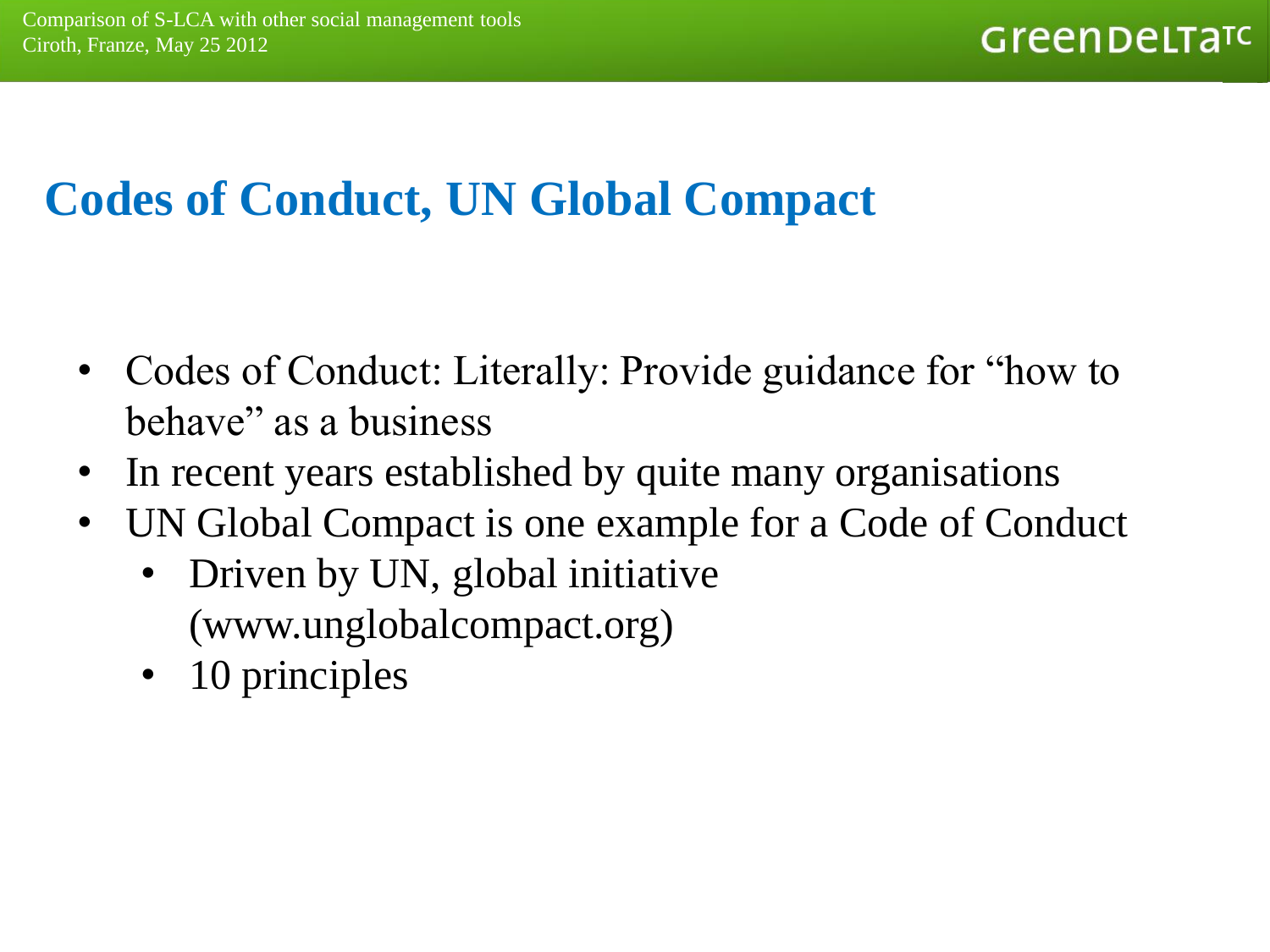#### **Global Compact, 10 principles**

Human Rights

**Principle 1:** Businesses should support and respect the protection of internationally proclaimed human rights; and

**Principle 2:** make sure that they are not complicit in human rights abuses.

Labour

**Principle 3**: Businesses should uphold the freedom of association and the effective recognition of the right to collective bargaining;

**Principle 4:** the elimination of all forms of forced and compulsory labour;

**Principle 5:** the effective abolition of child labour; and

**Principle 6:** the elimination of discrimination in respect of employment and occupation.

#### Environment

**Principle 7:** Businesses should support a precautionary approach to environmental challenges;

**Principle 8:** undertake initiatives to promote greater environmental responsibility; and

**Principle 9:** encourage the development and diffusion of environmentally friendly technologies. Anti-Corruption

**Principle 10**: Businesses should work against corruption in all its forms, including extortion and bribery.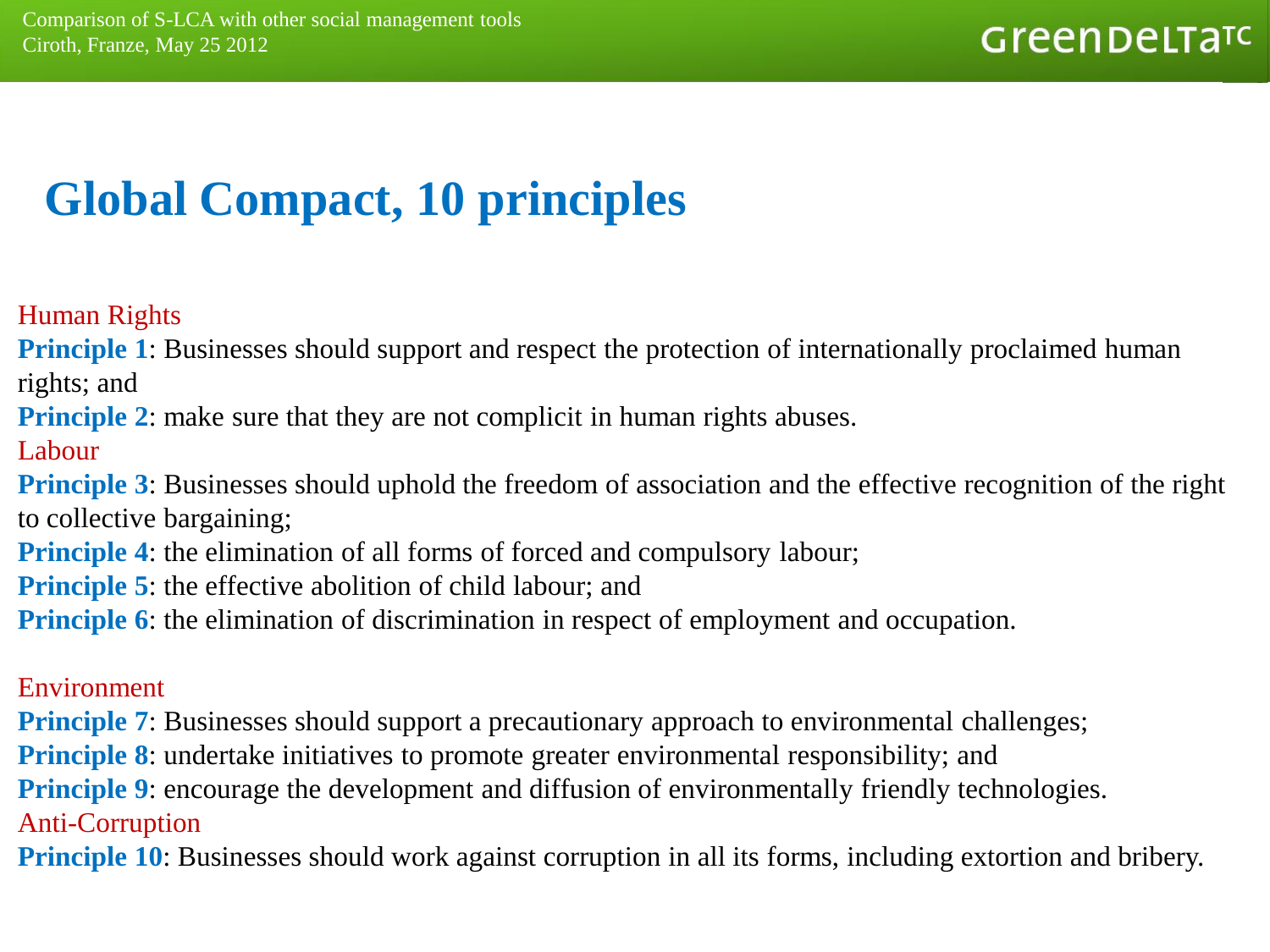#### **Global Compact, practical**

- Companies and organisations can join the Global Conduct, and pay a fee (depending on annual revenues)
- Self-declaration of companies, emphasis is on working towards implementation of the ten principles
- Annual public report
- "Integrity Measures": if self-declaration is challenged, in writing, company has two months to reply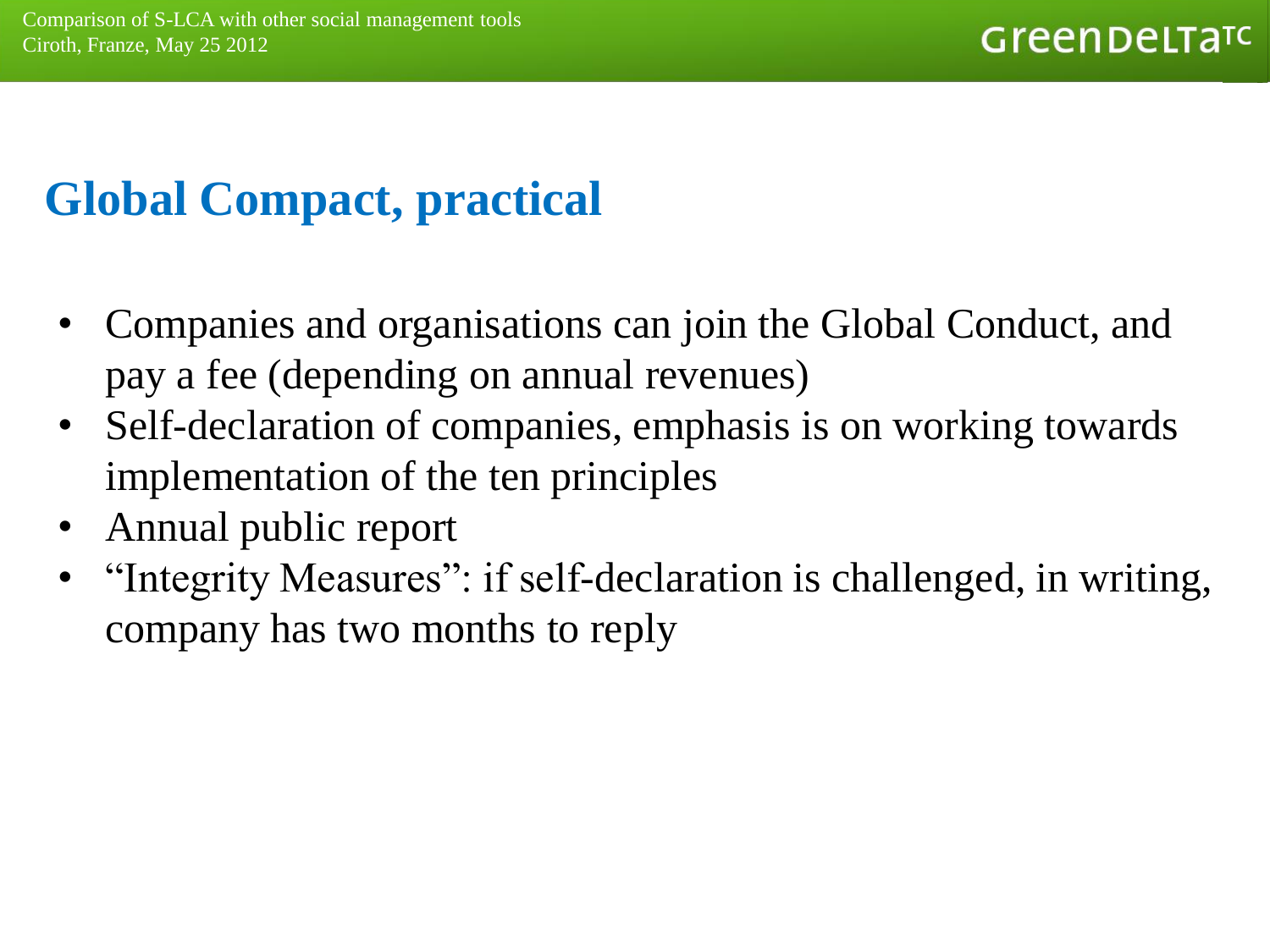#### **Global Compact**

*The UN Global Compact's Blueprint for Corporate Sustainability Leadership provides a much-needed roadmap for all companies to step-up their work and achieve the next level of sustainability performance."*

—H.E. Ban Ki-moon, UN Secretary-General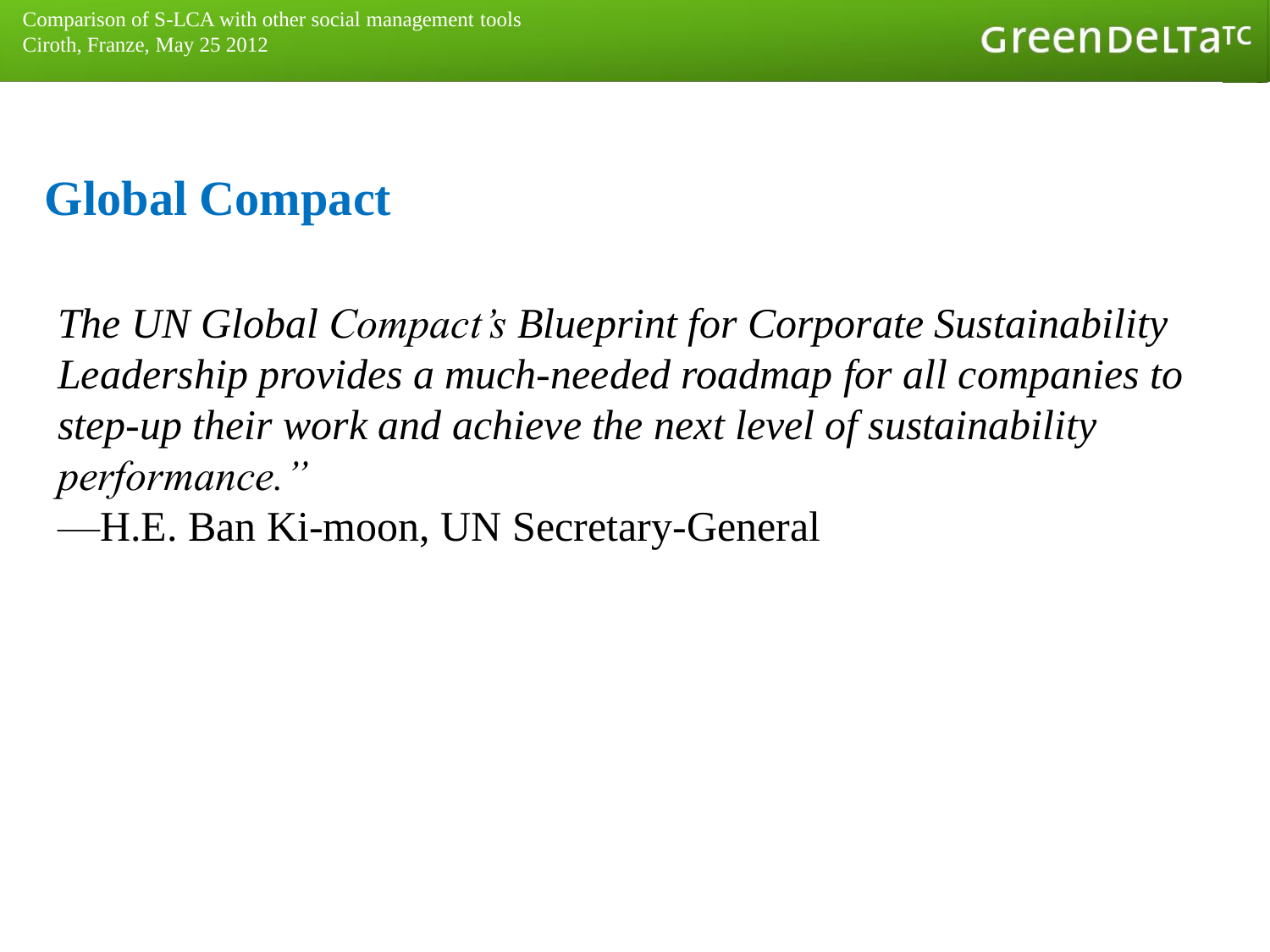#### **Global Compact, evaluation**

- Codes are quite often minimal "standards" that are anyhow required by law
- Self-declaration of companies  $\rightarrow$  cases where reported information is not correct
- Effective only if combined with external, independent monitoring and control of the reported information
- Principles, codes are a small set and should address the relevant aspects  $\rightarrow$  S-LCA can also here help to identify these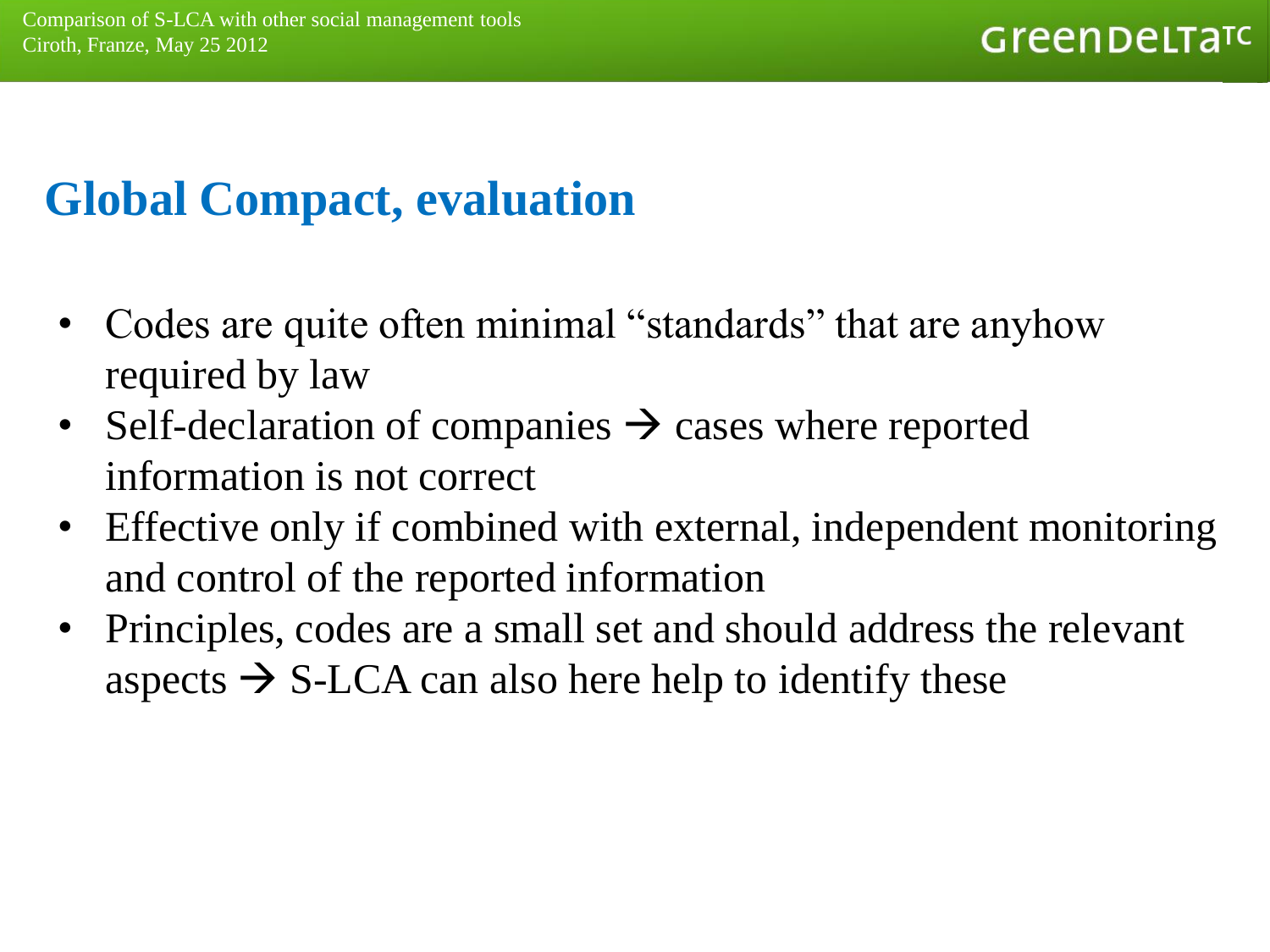#### **Management systems**

- (ISO 9000, ISO 14000, ….)
- General aim: Provide a systematic approach for business management or stakeholders, in a specific topic
- For social topics: ISO 26000, SA 8000 (and others)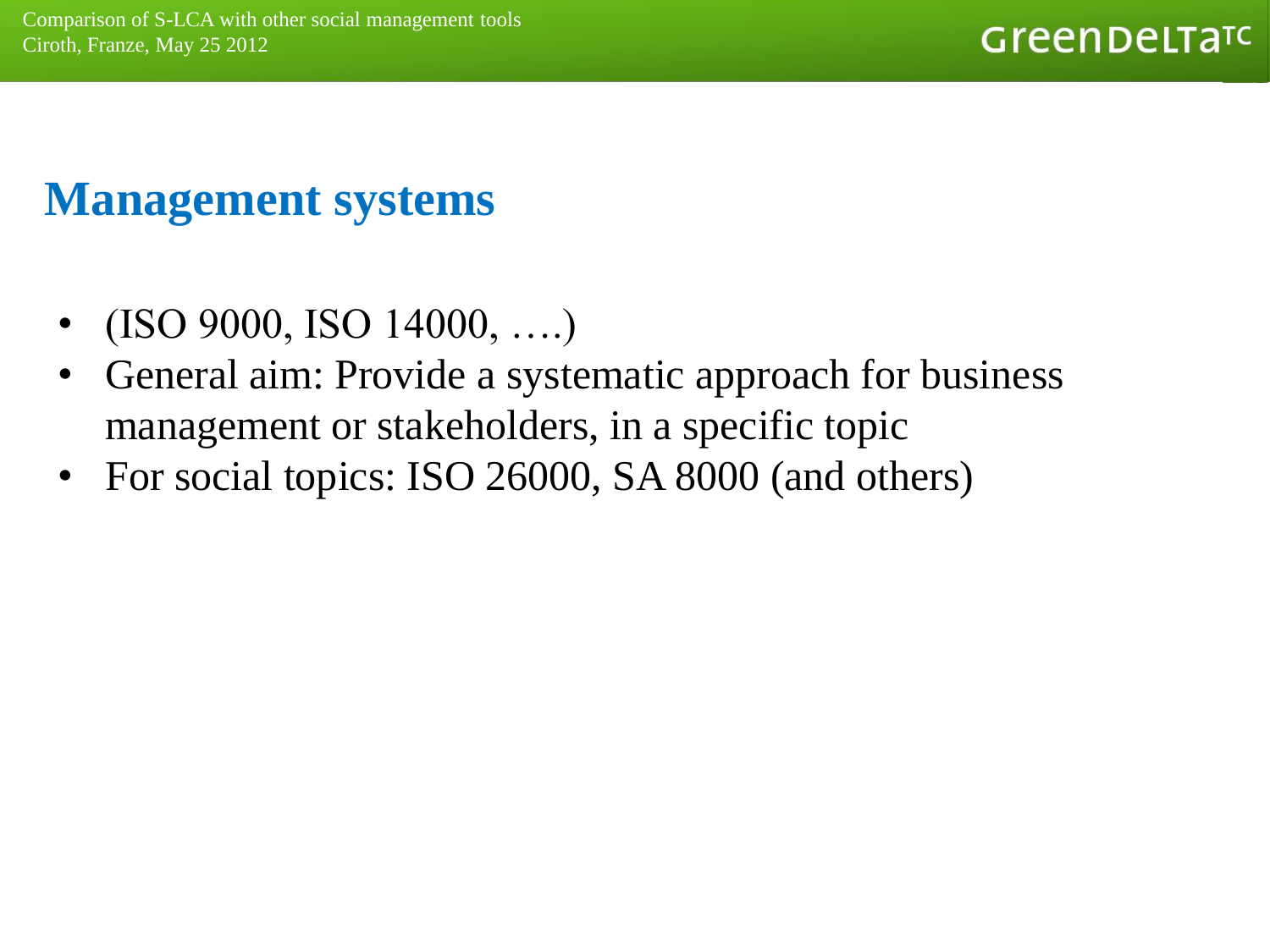#### **Management systems, SA 8000**

- Based on conventions of the International Labour Organisation, ILO
- Developed in the USA by Social Accountability International  $(SAI)$ , as a "standard", in 1997
- General aim is to improve working conditions
- Products can be certified according to this standard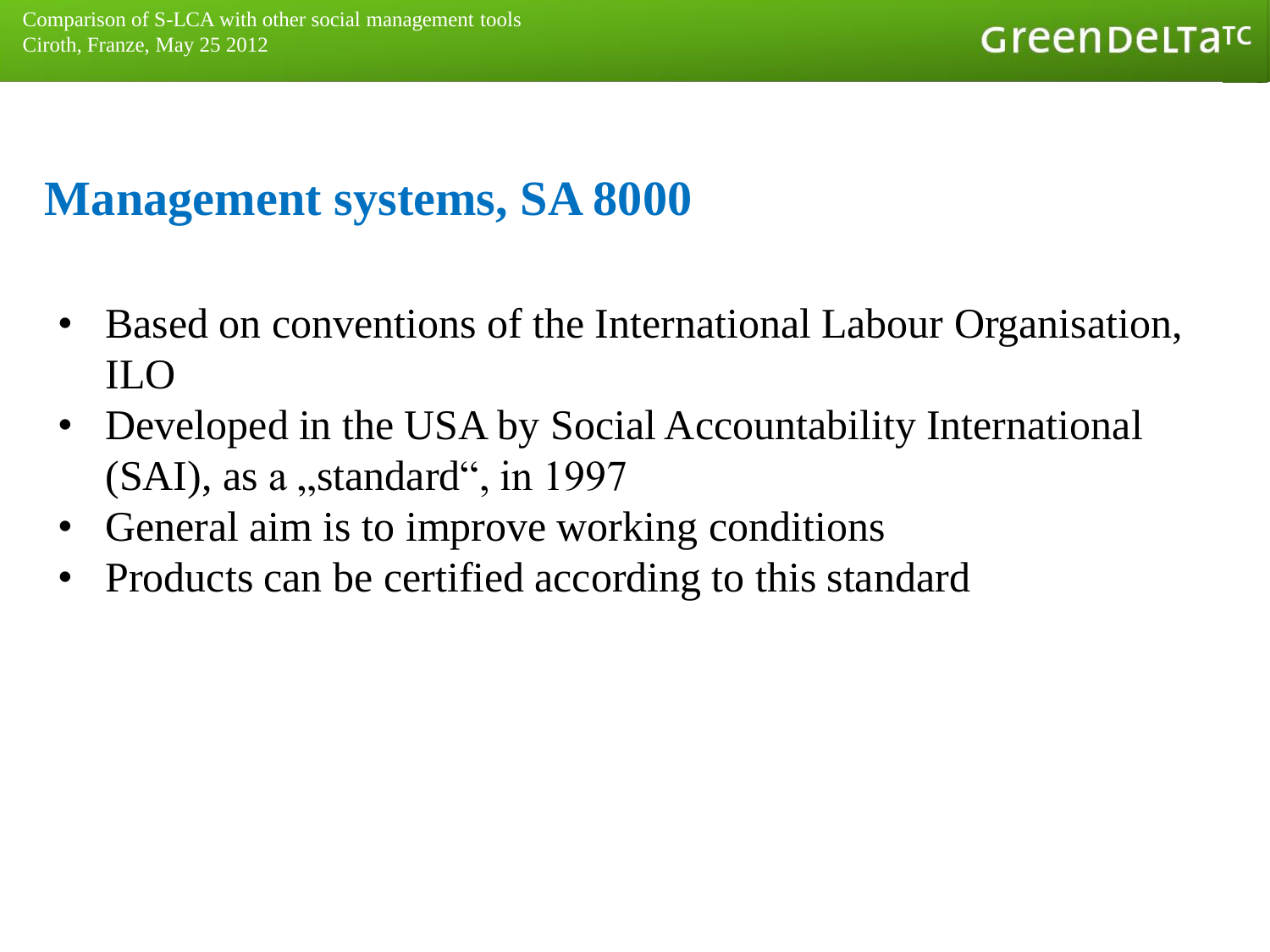#### **Management systems, SA 8000**

- Criteria considered include:
	- Child work,
	- Forced labour,
	- Health and safety,
	- Union rights,
	- Discrimination,
	- Working time,
	- Payment, and
	- Management system of the company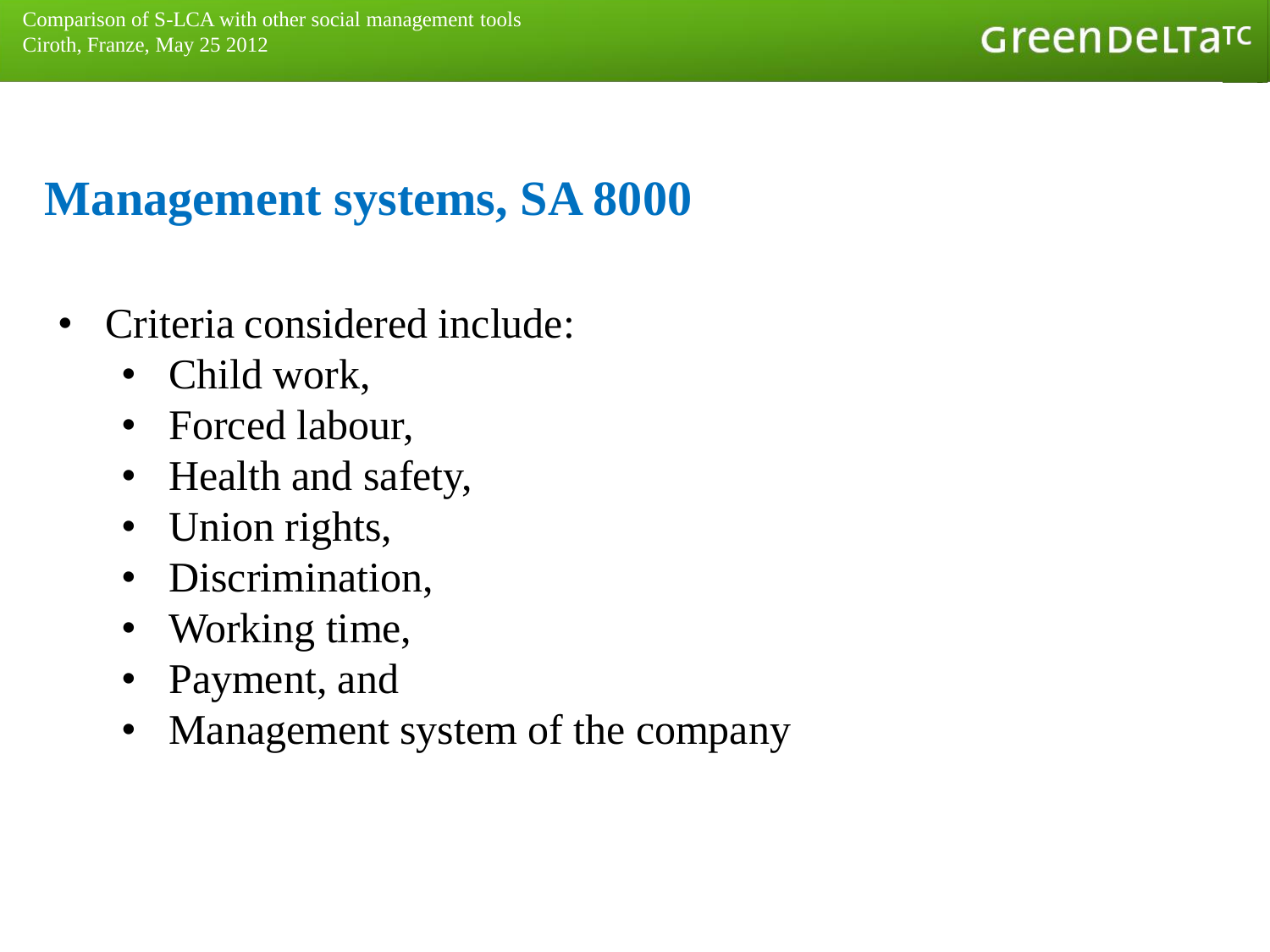#### **Management systems, SA 8000: evaluation**

- Criteria are similar to a Code of Conduct, and
- Address only the stakeholder worker, but
- Criteria are clearly defined
- Criteria are evaluated by external independent auditors
- For all companies, the same criteria are applied, independent from local conditions
- Criteria are a fix set and cannot be modified
- Use of SA 8000 is effective if social impacts are mainly caused by the criteria used in SA8000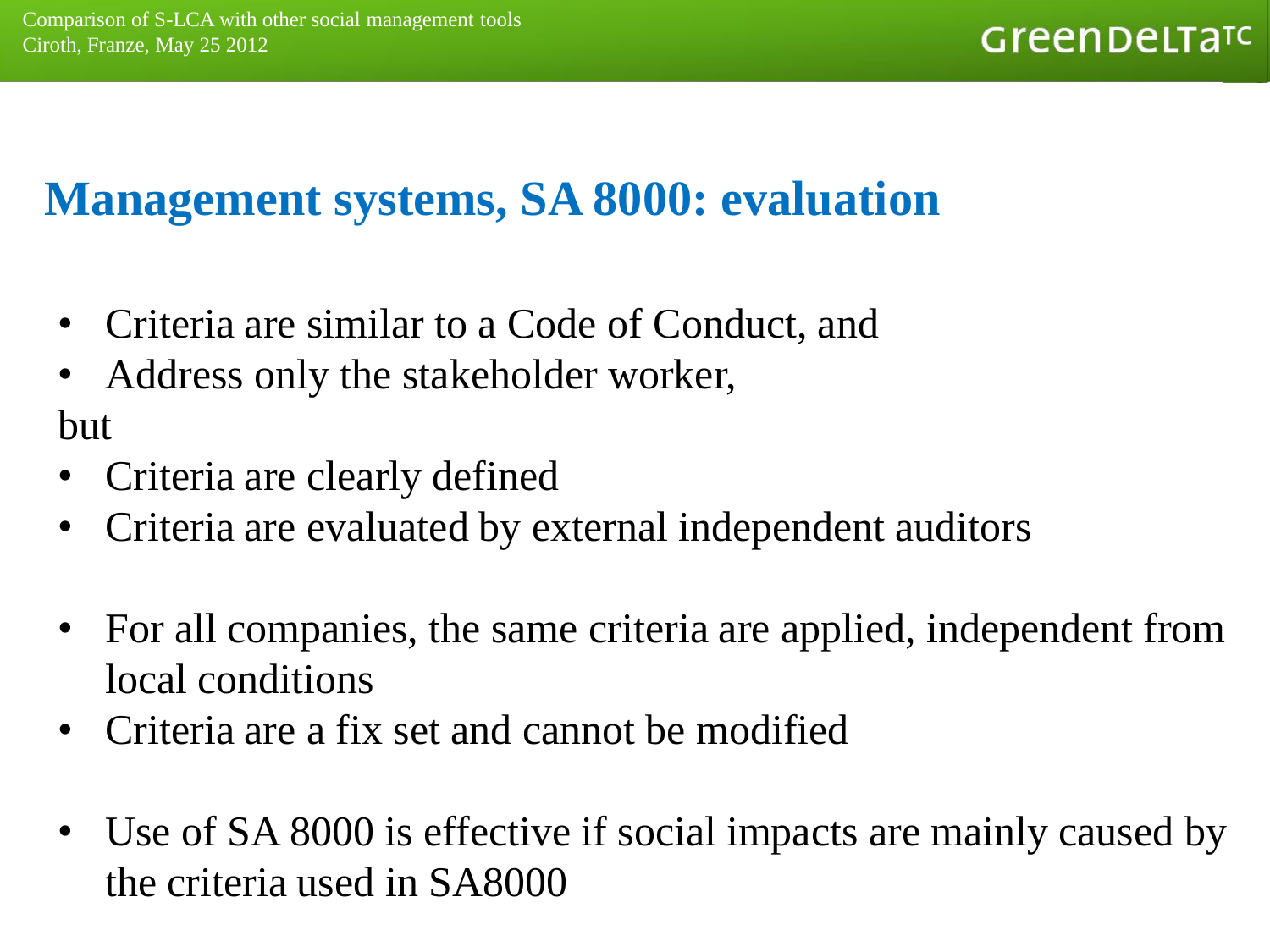#### **Management systems, ISO 26000**

- ISO standard, developed in an international multi-stakeholder approach, released 2010
- Aim is to help organisations to contribute to sustainable development
- 7 core topics
	- Organisational governance
	- Human rights
	- Working practices
	- Environment
	- Fair business practices
	- Consumer concerns
	- Integration into society and contribution to its development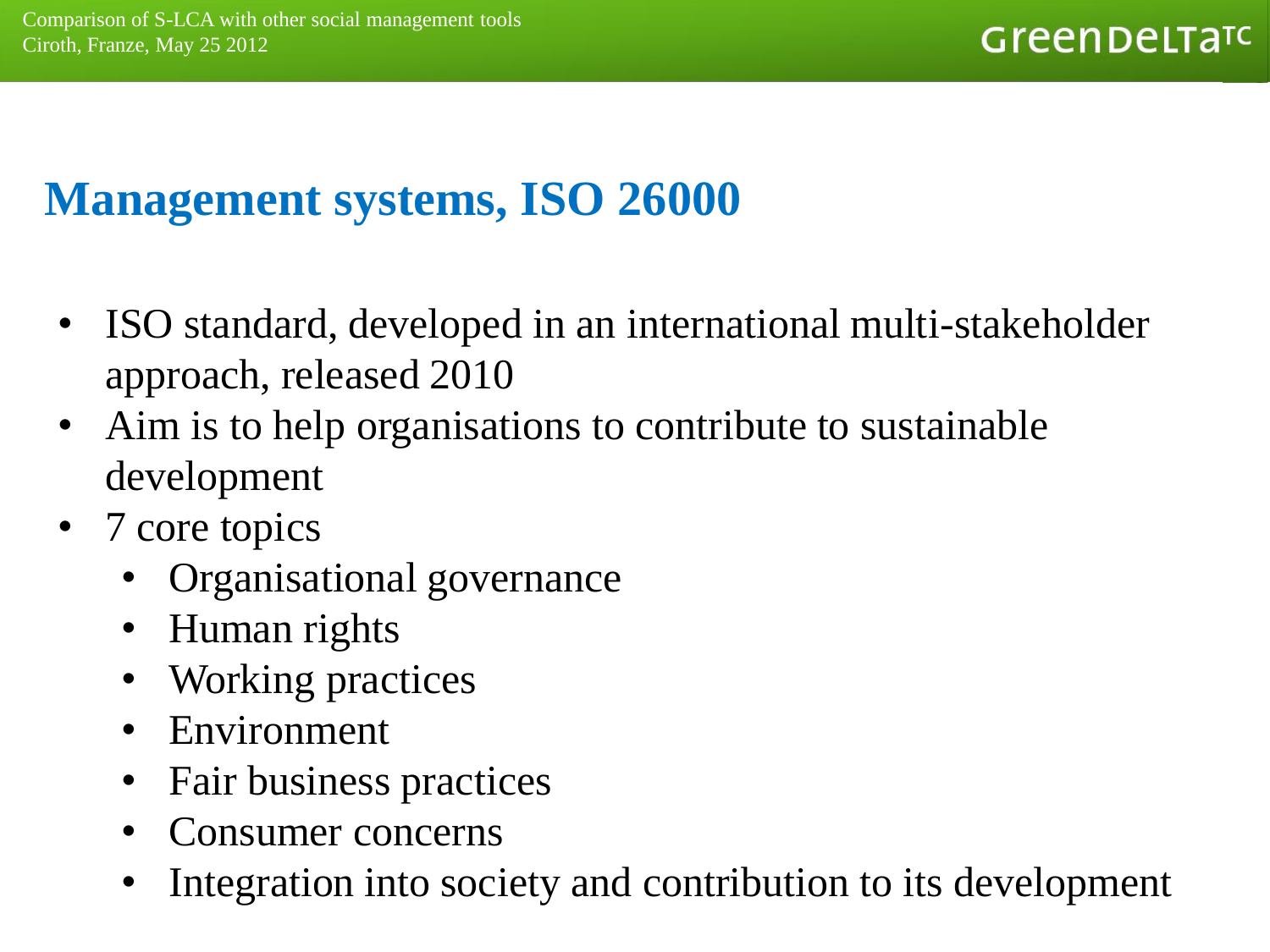| <b>Core subjects and issues</b>                                | addressed in sub-clause |
|----------------------------------------------------------------|-------------------------|
| Core subject: Organizational governance                        | 6.2                     |
| Core subject: Human rights                                     | 6.3                     |
| Issue 1: Due diligence                                         | 6.3.3                   |
| Issue 2: Human rights risk situations                          | 6.3.4                   |
| Issue 3: Avoidance of complicity                               | 6.3.5                   |
| Issue 4: Resolving grievances                                  | 6.3.6                   |
| Issue 5: Discrimination and vulnerable groups                  | 6.3.7                   |
| Issue 6: Civil and political rights                            | 6.3.8                   |
| Issue 7: Economic, social and cultural rights                  | 6.3.9                   |
| Issue 8: Fundamental rights at work                            | 6.3.10                  |
| Core subject: Labour Practices                                 | 6.4                     |
| Issue 1: Employment and employment relationships               | 6.4.3                   |
| Issue 2: Conditions of work and social protection              | 6.4.4                   |
| Issue 3: Social dialogue                                       | 6.4.5                   |
| Issue 4: Health and safety at work                             | 6.4.6                   |
| Issue 5: Human development and training in the workplace       | 6.5                     |
| Core subject: The environment                                  | 6.5.3                   |
| Issue 1: Prevention of pollution                               | 6.5.4                   |
| Issue 2: Sustainable resource use                              | 6.5.5                   |
| Issue 3: Climate change mitigation and adaptation              | 6.5.6                   |
| Issue 4: Protection and restoration of the natural environment | 6.5.7                   |
| Core subject: Fair operating practices                         | 6.6                     |
| Issue 1: Anti-corruption                                       | 6.6.3                   |

#### **(core subjetcs with issues, ISO 26000)**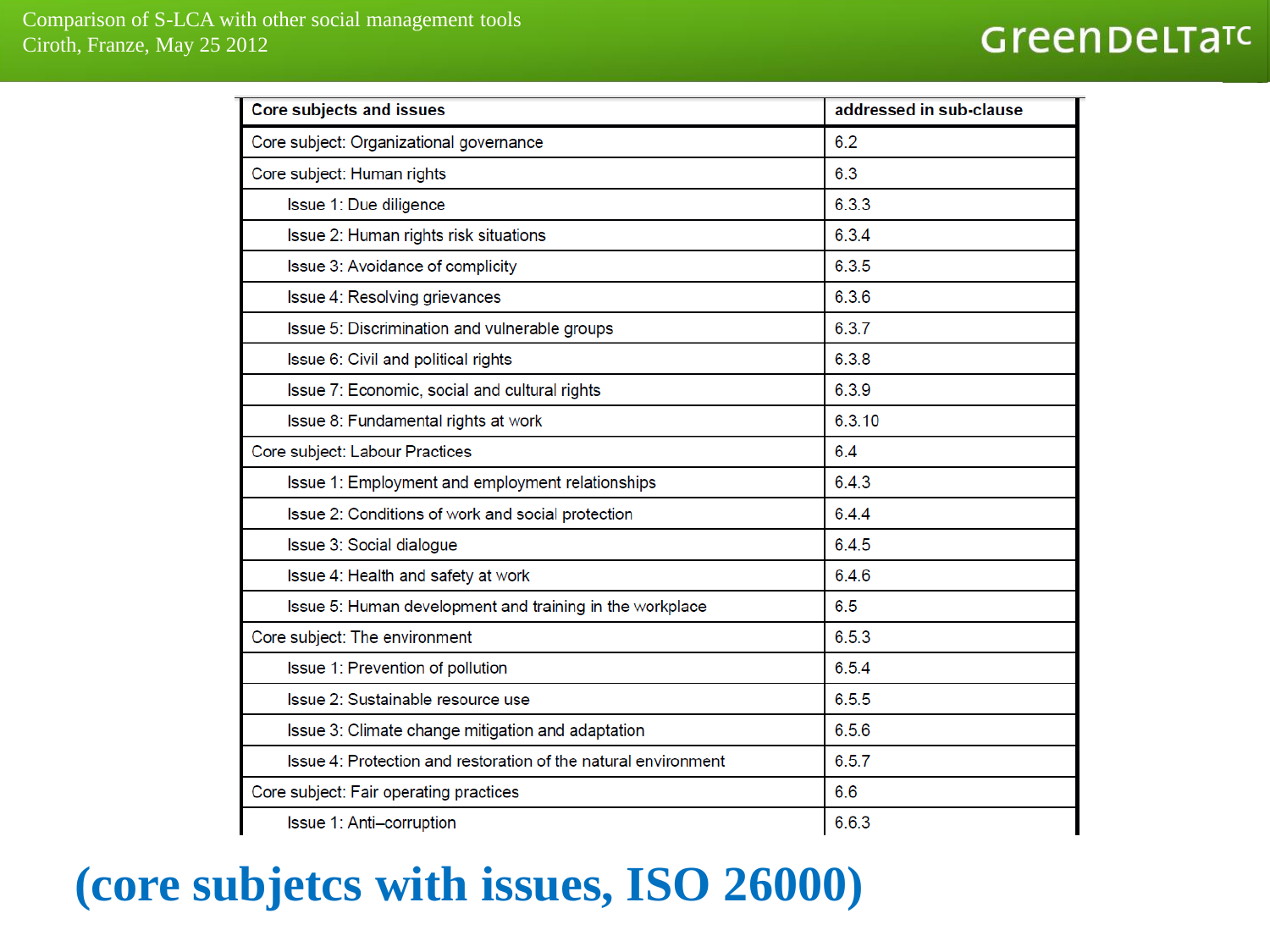#### **Management systems, ISO 26000: Evaluation**

- Due to the topics / subjects, ISO 26000 addresses the stakeholder groups workers, value chain actors, consumers, local community **of an organisation**
- Only general guidelines  $\rightarrow$  effects can be hardly evaluated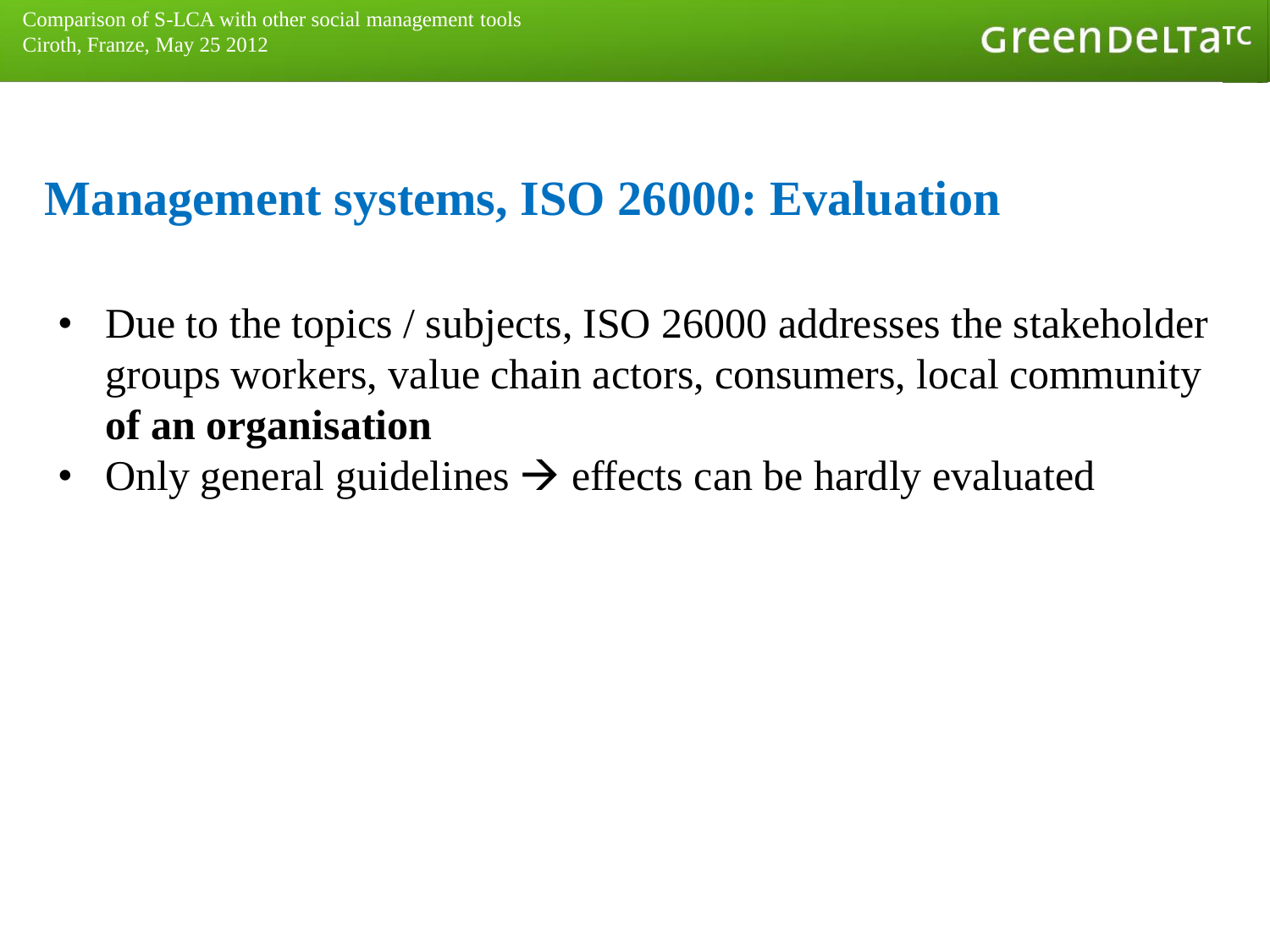#### **Corporate Social Responsibility, CSR**

- CSR: Voluntary commitment of companies to contribute to sustainable development, exceeding legal requirements
- Quite a broad concept: All approaches presented so far can also be seen as CSR approaches
- Usual distinction:
	- Inner responsibility: Company
	- Medium responsibility: Supply chain of the company
	- External responsibility: Not related to supply chain, society as a whole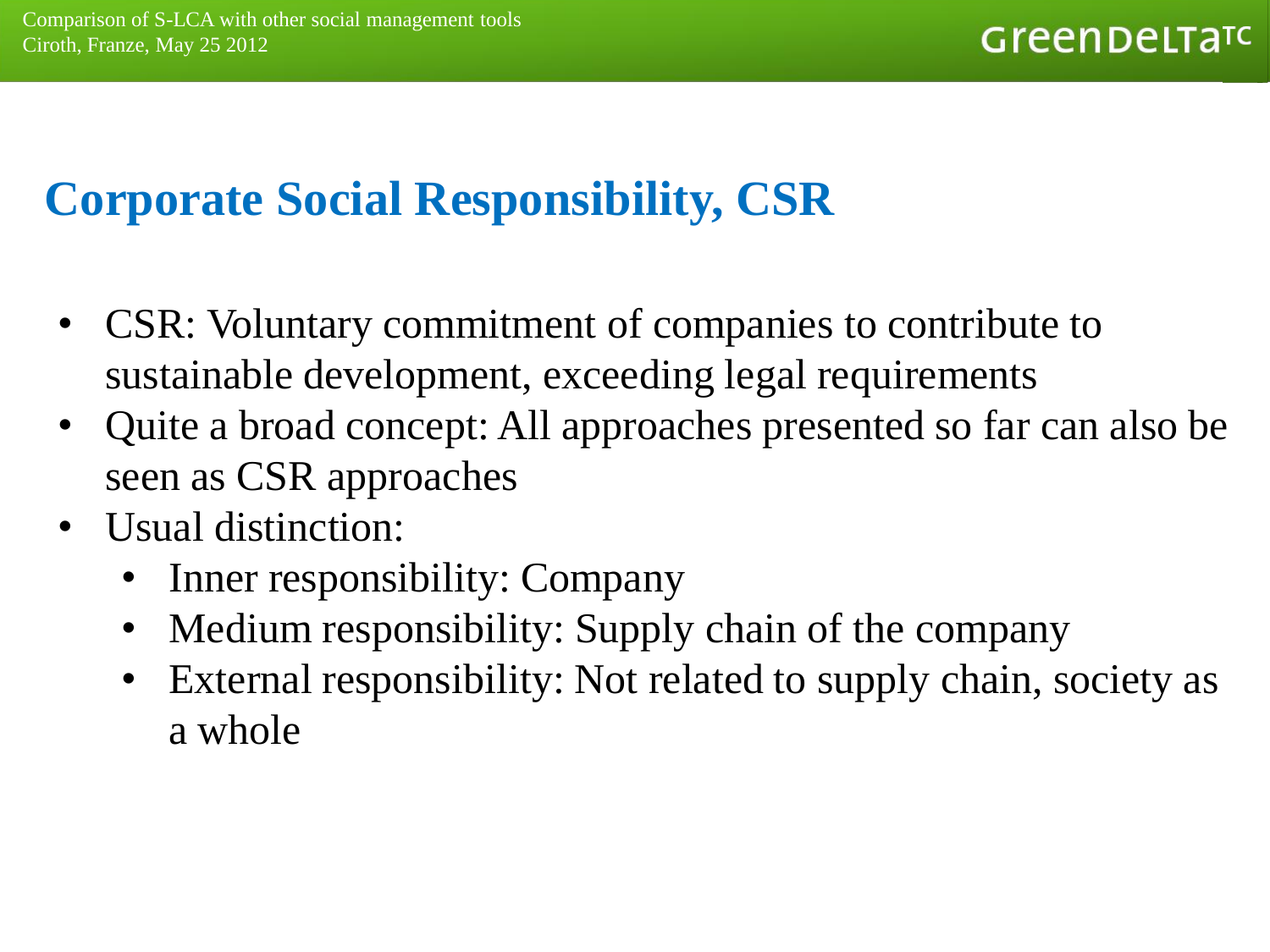#### **Corporate Social Responsibility, CSR, evaluation**

- Quite a broad concept: In principle, CSR activities can help address relevant impacts, for different stakeholders But / and
- Quite a broad concept: Quite often activities that are not related to the business activity of the company; often strong link to marketing
- $\rightarrow$  Effects are difficult to evaluate (and will vary)  $\rightarrow$  Reputation of CSR activities may also vary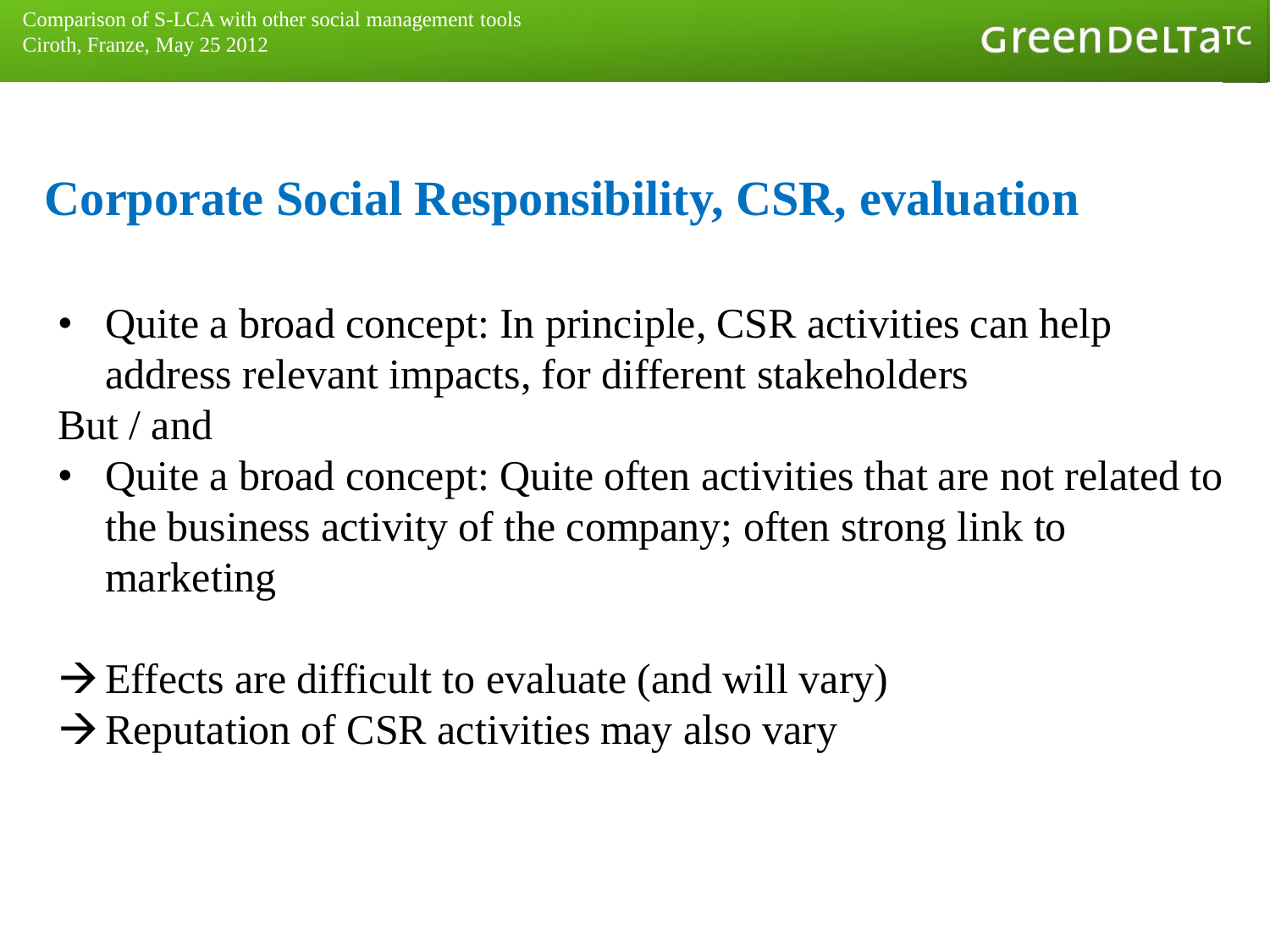# Comparison results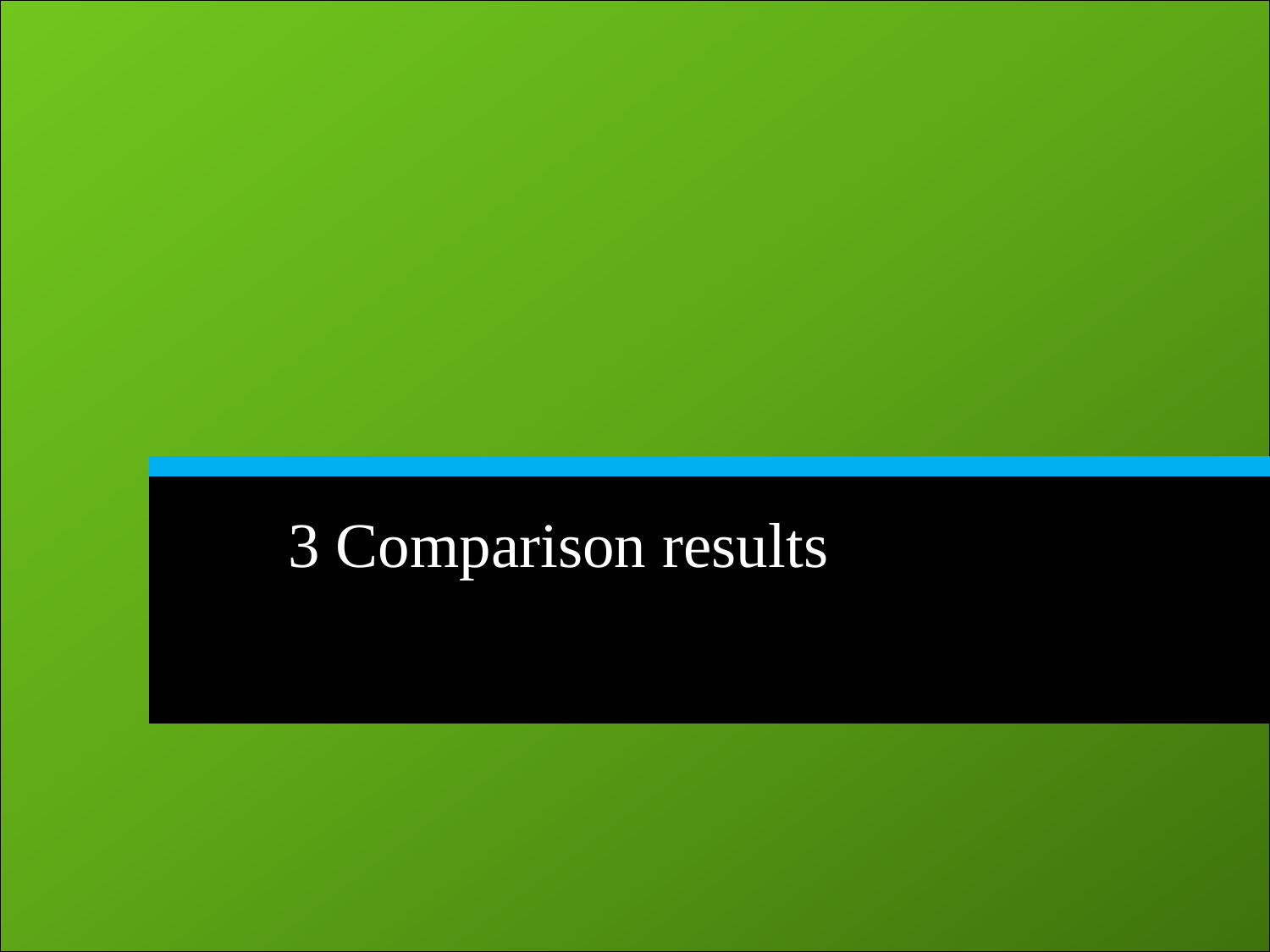#### **Aim of the approach**

- S-LCA: comprehensive, science-based assessment of social impacts related to products, along their entire life cycle; identification of hot spots in the life cycle
- Fair trade: Improvement of conditions for workers and producers
- Code of Conduct: Closing existing legal gaps especially related to working conditions and environment
- SA8000 / ISO 26000: Improvement of working conditions / integration of social considerations into management
- CSR: A company behaves socially more responsible, on a voluntary basis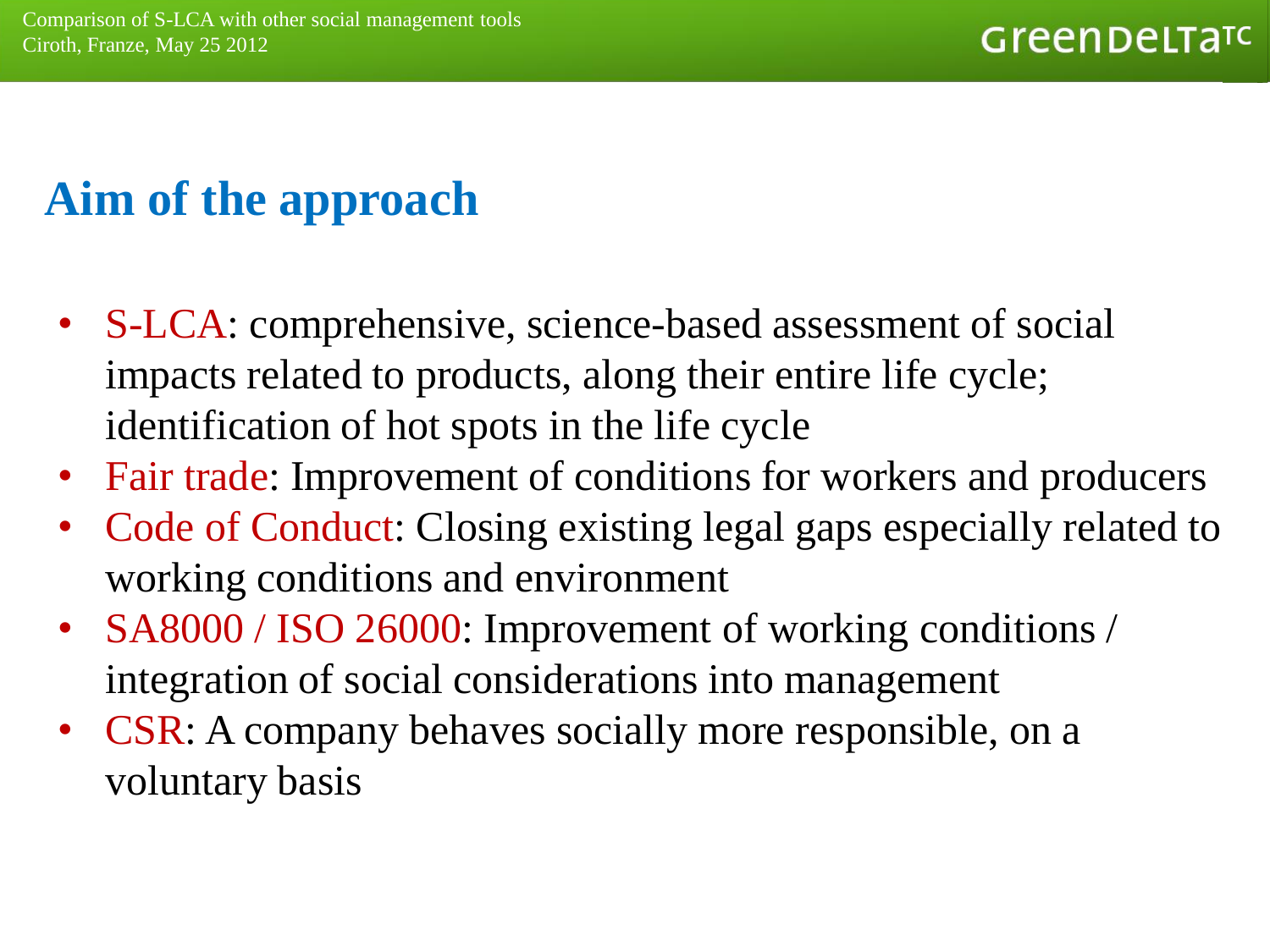#### **Scope: What is assessed**

- S-LCA: Full life cycle of a product, all relevant stakeholders
- Fair trade: One supply chain for one specific product, mainly workers as stakeholders
- Code of Conduct: One enterprise / company, mainly workers as stakeholders
- SA8000 / ISO 26000: One organisation; SA8000: only working conditions, ISO 26000: Also other stakeholders
- CSR: Varying; often independent from the company and its products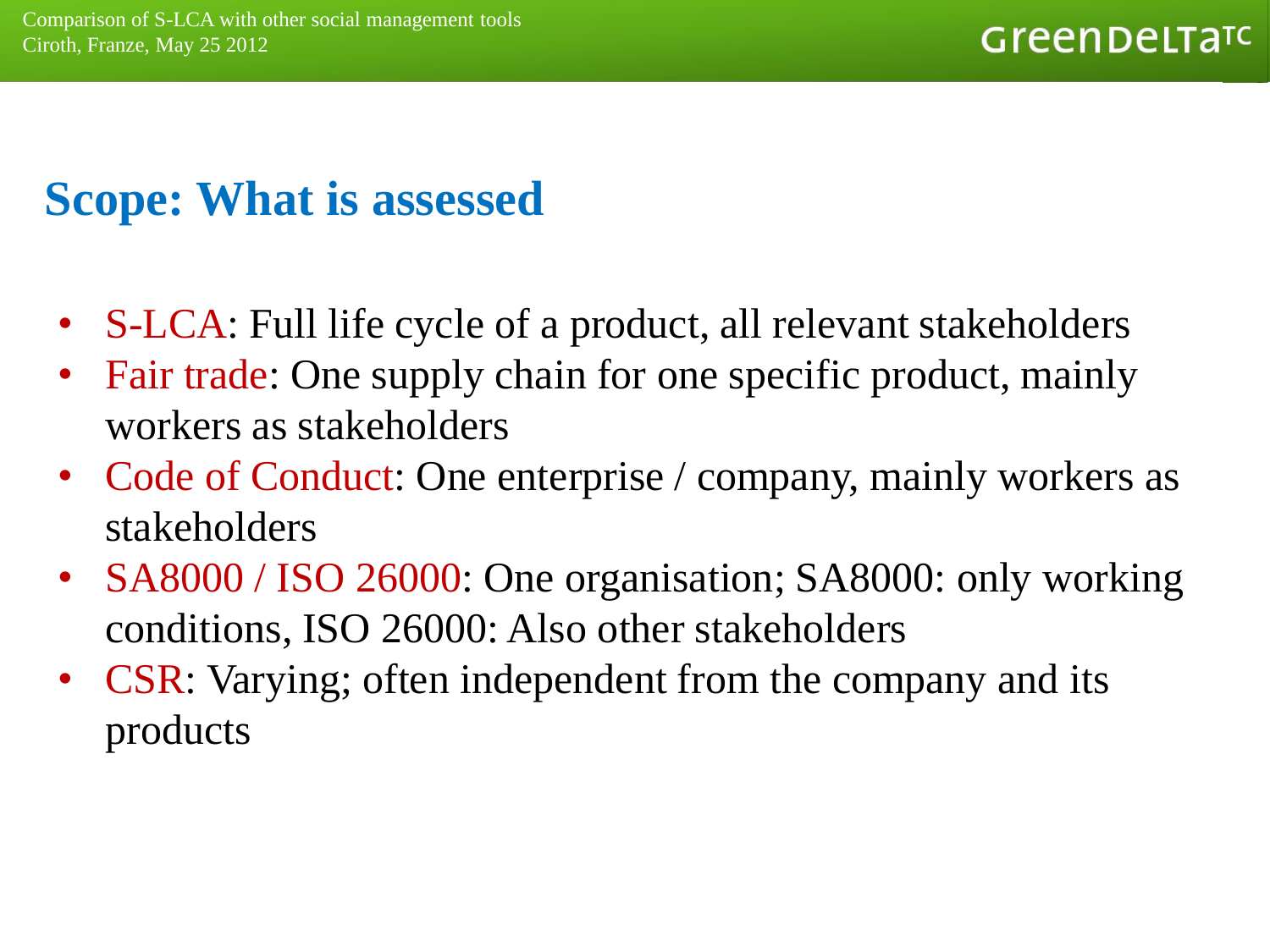#### **Effect: How far does the application of the approach improve the social conditions overall?**

- S-LCA: Low very high
- Fair trade: Medium
- Code of Conduct: Low medium (lack of control)
- SA8000 / ISO 26000: Medium / high (lack of control, not all stakeholders and not full life cycle addressed)
- CSR: Low high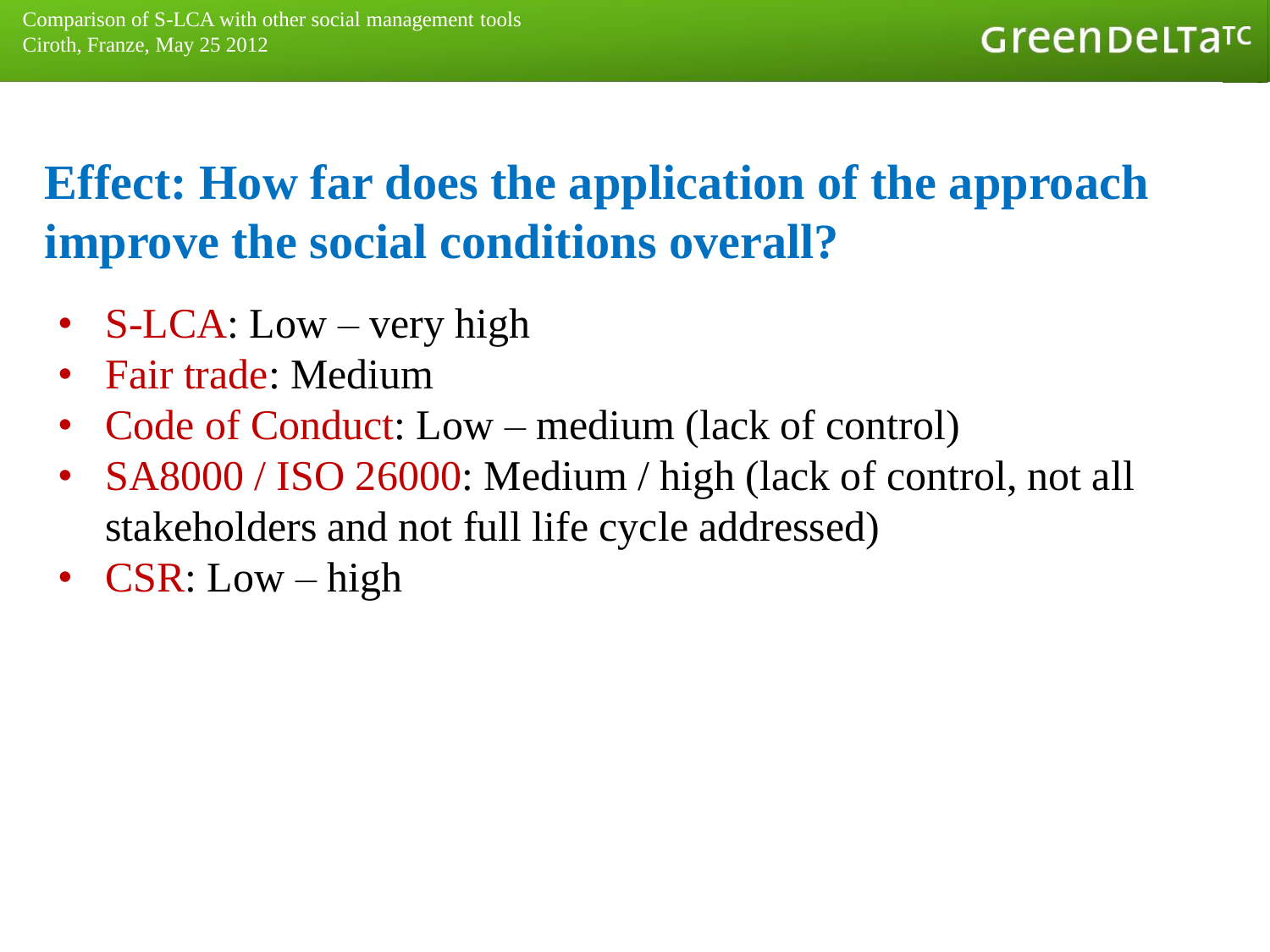#### **Flexibility**

- S-LCA: Very flexible (indicators, stakeholders)
- Fair trade: Specific requirements that need to be met
- Code of Conduct: Rules can be freely formulated; often vague
- SA8000 / ISO 26000: Inflexible, fix / very flexible
- **CSR:** Very flexible, defined by the company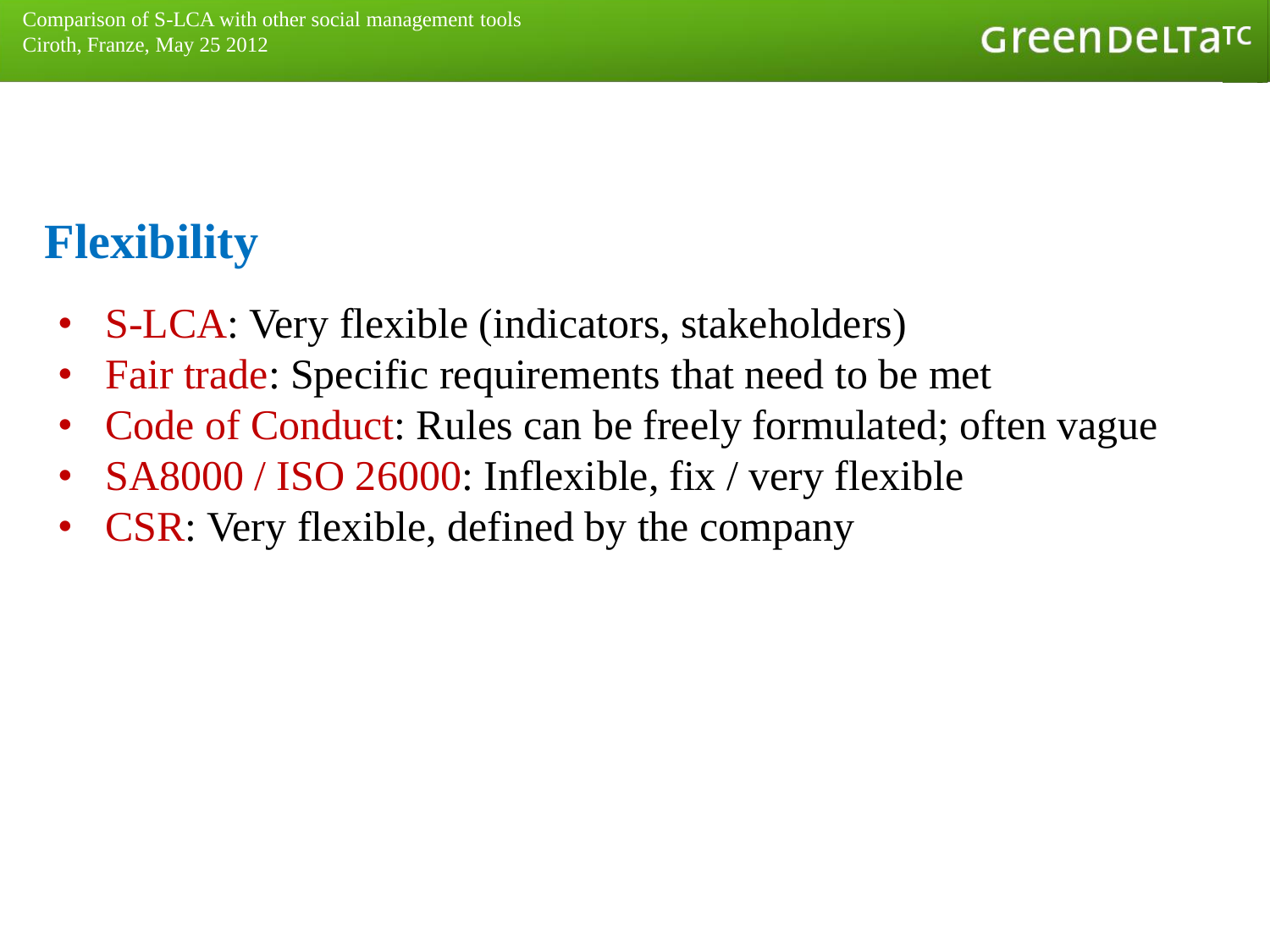#### **When to use which approach: Suggestions**

- S-LCA:
	- a) Hotspots of the product are not (fully) known and are assumed in several parts of the life cycle, for different stakeholders b) Comprehensive comparison of products
- Fair trade: Hot spots are known and exist only for one stakeholder (worker/producer)
- Code of Conduct: Hot spots are known and can be tackled with simple rules
- SA8000 / ISO 26000: Sustainability management of an organisation
- CSR: Improving the relation between a company and its stakeholders